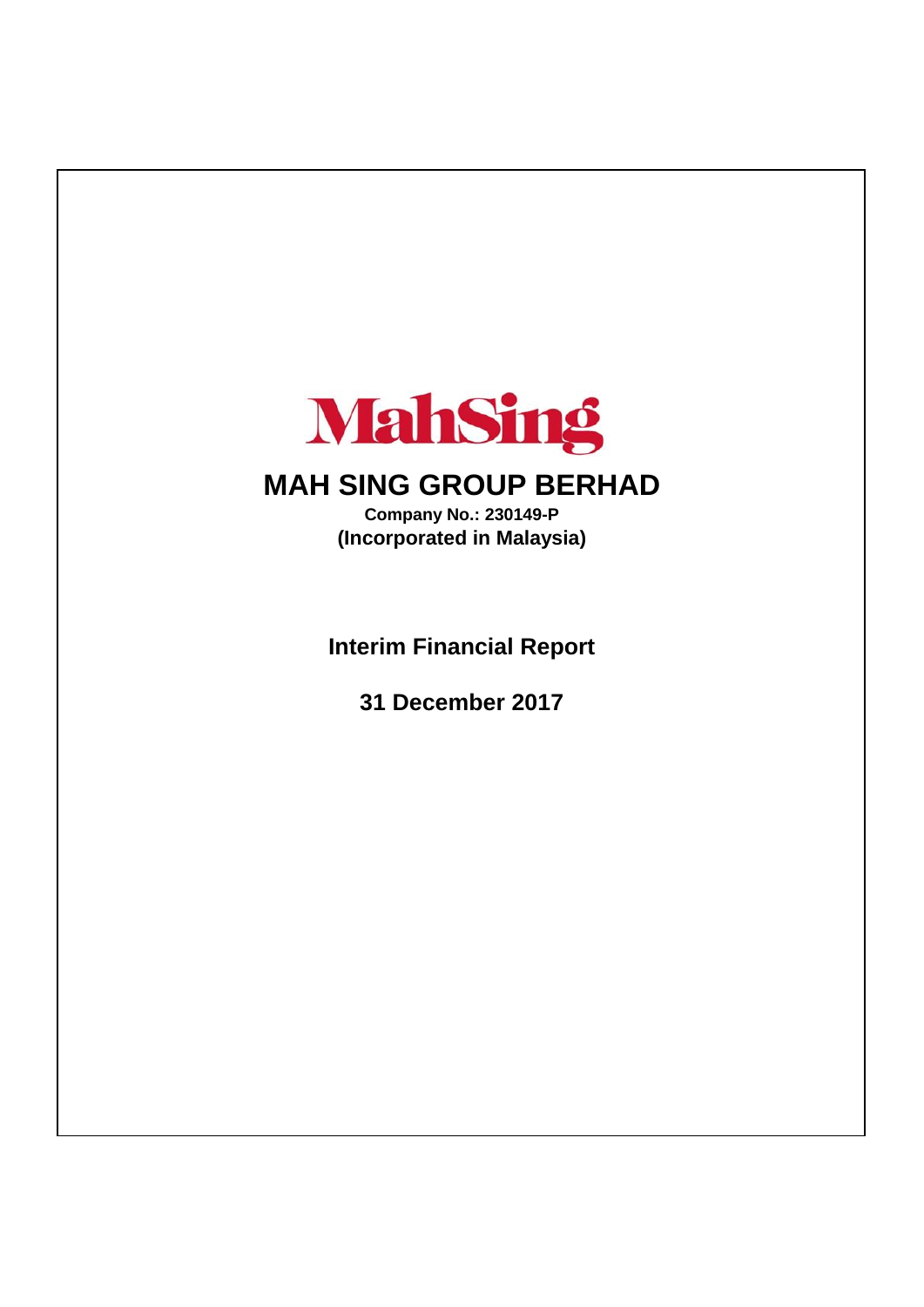**MAH SING GROUP BERHAD**

**Company No.: 230149-P (Incorporated in Malaysia)**

# **Interim Financial Report - 31 December 2017**

|                                                                                                    | Page No.     |
|----------------------------------------------------------------------------------------------------|--------------|
| <b>Condensed Consolidated Statement Of Financial Position</b>                                      |              |
| <b>Condensed Consolidated Statement Of Profit Or Loss</b>                                          | $\mathbf{2}$ |
| <b>Condensed Consolidated Statement Of Profit Or Loss and</b><br><b>Other Comprehensive Income</b> | 3            |
| <b>Condensed Consolidated Statement Of Changes In Equity</b>                                       | $4 - 5$      |
| <b>Condensed Consolidated Statement Of Cash Flows</b>                                              | $6 - 7$      |
| <b>Notes To The Interim Financial Report</b>                                                       | 8 - 19       |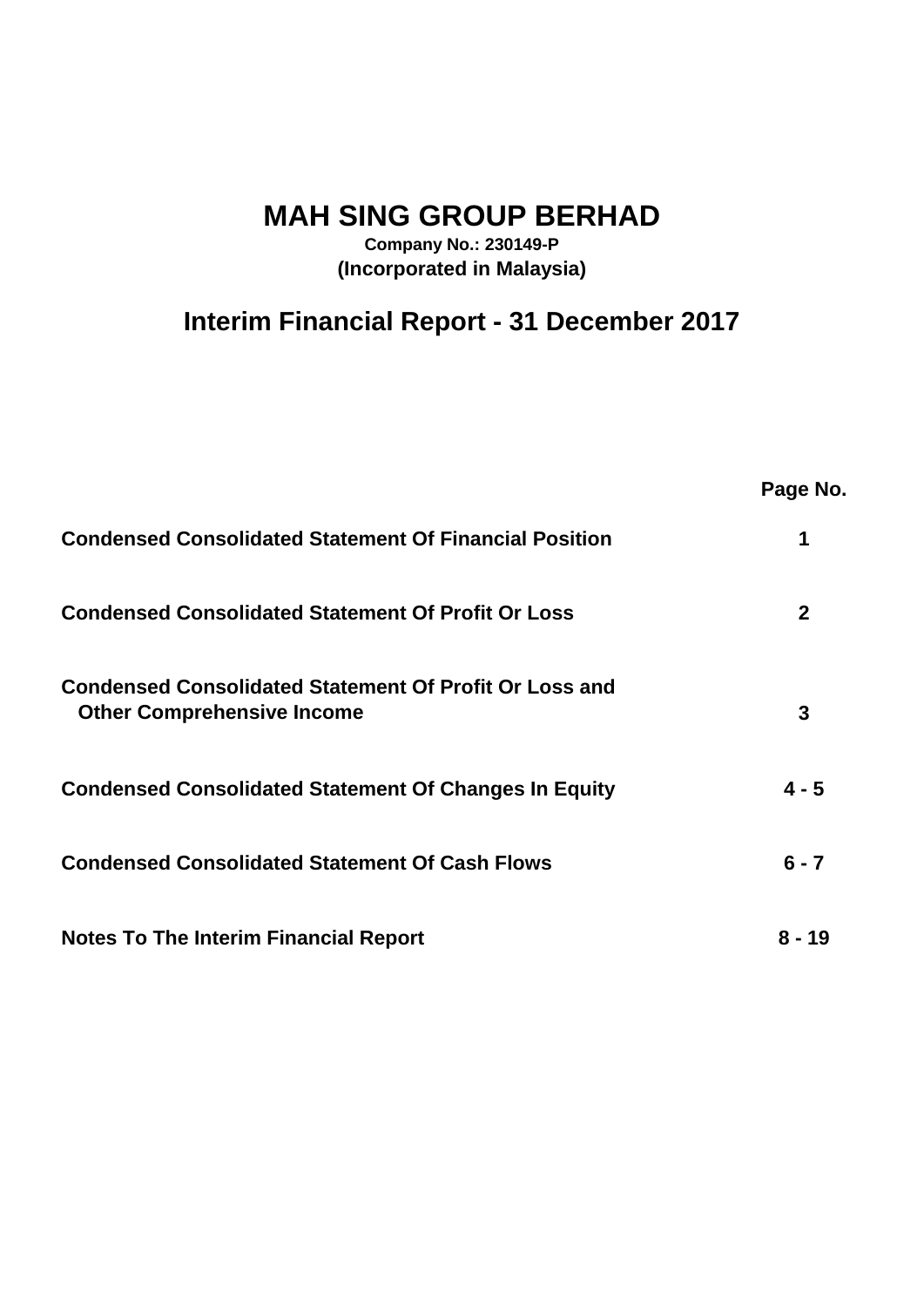# **CONDENSED CONSOLIDATED STATEMENT OF FINANCIAL POSITION**

**As at 31 December 2017**

*(The figures have been audited)*

|                                                               | <b>AS AT</b>                | AS AT                       |
|---------------------------------------------------------------|-----------------------------|-----------------------------|
|                                                               | 31/12/2017<br><b>RM'000</b> | 31/12/2016<br><b>RM'000</b> |
| <b>ASSETS</b>                                                 |                             |                             |
| <b>Non-Current Assets</b>                                     |                             |                             |
| Property, plant and equipment                                 | 155,872                     | 137,619                     |
| Prepaid lease payments                                        | 5,583                       | 6,841                       |
| Investment properties                                         | 195,880                     | 199,816                     |
| Land held for property development                            | 1,482,198                   | 1,111,766                   |
| Intangible assets                                             | 5,776                       | 5,795                       |
| Trade and other receivables                                   | 31,957                      |                             |
| Deferred tax assets                                           | 142,967                     | 118,045                     |
|                                                               | 2,020,233                   | 1,579,882                   |
| <b>Current Assets</b>                                         |                             |                             |
| Property development costs                                    | 2,139,524                   | 2,294,868                   |
| Inventories                                                   | 628,981                     | 359,989                     |
| Trade and other receivables                                   | 1,121,662                   | 1,039,732                   |
| <b>Current tax assets</b>                                     | 13,546                      | 21,915                      |
| Deposits, cash and bank balances and                          |                             |                             |
| investment in short-term funds                                | 1,216,241                   | 923,769                     |
|                                                               | 5,119,954                   | 4,640,273                   |
| <b>TOTAL ASSETS</b>                                           | 7,140,187                   | 6,220,155                   |
|                                                               |                             |                             |
| <b>EQUITY AND LIABILITIES</b>                                 |                             |                             |
| Equity Attributable to Ordinary Equity Holders of the Company |                             |                             |
| Share capital                                                 | 1,773,291                   | 1,204,711                   |
| Share premium                                                 |                             | 540,816                     |
| Other reserves                                                | 66,909                      | 72,484                      |
| Retained earnings                                             | 1,615,768                   | 1,470,100                   |
|                                                               | 3,455,968                   | 3,288,111                   |
| <b>Perpetual Securities</b>                                   | 645,212                     |                             |
| <b>Perpetual Sukuk</b>                                        | 540,000                     | 540,000                     |
| <b>Non-Controlling Interests</b>                              | 6,429                       | 8,016                       |
| <b>Total Equity</b>                                           | 4,647,609                   | 3,836,127                   |
|                                                               |                             |                             |
| <b>Non-Current Liabilities</b>                                |                             |                             |
| Term Ioans                                                    | 638,036                     | 859,085                     |
| Long term and deferred payables                               | 75,615                      | 12,357                      |
| Deferred tax liabilities                                      | 73,525                      | 16,220                      |
|                                                               | 787,176                     | 887,662                     |
| <b>Current Liabilities</b>                                    |                             |                             |
| Trade and other payables                                      | 1,524,257                   | 1,311,706                   |
| Term loans                                                    | 113,417                     | 126,951                     |
| Short term borrowings                                         | 28,874                      | 15,404                      |
| <b>Bank overdrafts</b>                                        | 1,105                       |                             |
| <b>Current tax liabilities</b>                                | 37,749                      | 42,305                      |
|                                                               | 1,705,402                   | 1,496,366                   |
|                                                               |                             |                             |
| <b>Total Liabilities</b>                                      | 2,492,578                   | 2,384,028                   |
| <b>TOTAL EQUITY AND LIABILITIES</b>                           | 7,140,187                   |                             |
|                                                               |                             | 6,220,155                   |
| Net assets per share attributable to ordinary equity          |                             |                             |
| holders of the Company (RM)                                   | 1.42                        | 1.36                        |
|                                                               |                             |                             |

The Condensed Consolidated Statement of Financial Position should be read in conjunction with the audited financial statements for the financial year ended 31 December 2016 and the accompanying explanatory notes attached to the interim financial report.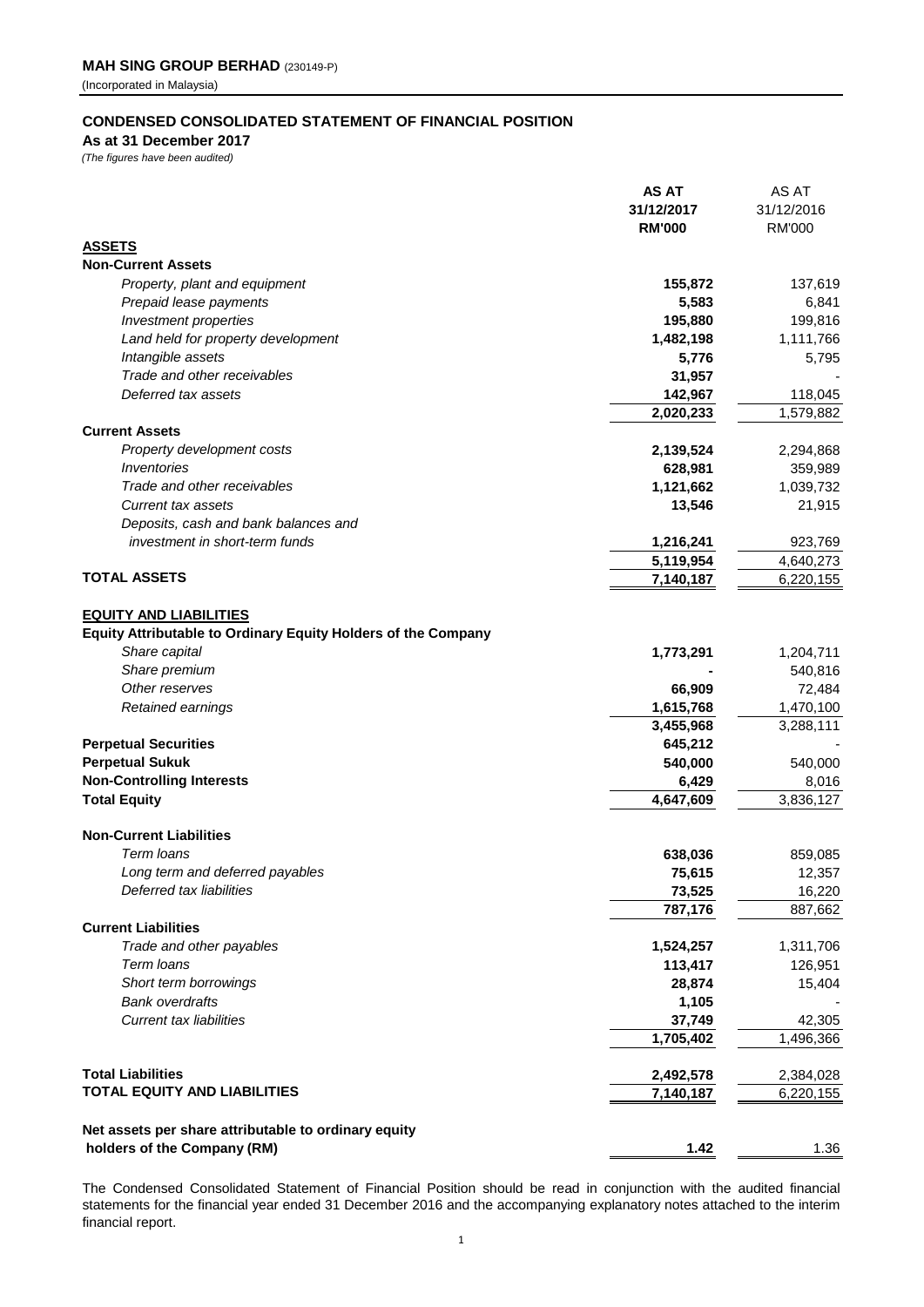# **CONDENSED CONSOLIDATED STATEMENT OF PROFIT OR LOSS**

**For the financial year ended 31 December 2017**

*(The figures have been audited)*

|                                          | 3 months ended              |                             | Year ended                  |                             |  |
|------------------------------------------|-----------------------------|-----------------------------|-----------------------------|-----------------------------|--|
|                                          | 31/12/2017<br><b>RM'000</b> | 31/12/2016<br><b>RM'000</b> | 31/12/2017<br><b>RM'000</b> | 31/12/2016<br><b>RM'000</b> |  |
| Revenue                                  | 760,842                     | 742,180                     | 2,915,791                   | 2,957,617                   |  |
| Cost of sales                            | (563, 183)                  | (562, 045)                  | (2, 154, 100)               | (2, 212, 152)               |  |
| <b>Gross profit</b>                      | 197,659                     | 180,135                     | 761,691                     | 745,465                     |  |
| Other income                             | 6,909                       | 13,328                      | 23,117                      | 31,301                      |  |
| Selling and marketing expenses           | (34, 784)                   | (35,073)                    | (116, 676)                  | (121, 475)                  |  |
| Administrative and other expenses        | (52, 852)                   | (48, 421)                   | (191, 587)                  | (177, 350)                  |  |
| <b>Results from operating activities</b> | 116,932                     | 109,969                     | 476,545                     | 477,941                     |  |
| Interest income                          | 2,180                       | 4,909                       | 12,872                      | 10,980                      |  |
| Finance costs                            | (6,002)                     | (2,033)                     | (17, 134)                   | (5,982)                     |  |
| Net finance (costs)/income               | (3,822)                     | 2,876                       | (4, 262)                    | 4,998                       |  |
| Profit before tax                        | 113,110                     | 112,845                     | 472,283                     | 482,939                     |  |
| Income tax expense                       | (25, 666)                   | (27, 450)                   | (113, 122)                  | (122, 627)                  |  |
| Profit for the year                      | 87,444                      | 85,395                      | 359,161                     | 360,312                     |  |
| Profit attributable to:                  |                             |                             |                             |                             |  |
| Equity holders of the Company            | 88,775                      | 85,612                      | 361,895                     | 361,357                     |  |
| Non-controlling interests                | (1, 331)                    | (217)                       | (2,734)                     | (1,045)                     |  |
|                                          | 87,444                      | 85,395                      | 359,161                     | 360,312                     |  |
|                                          |                             |                             |                             |                             |  |

Earnings per share attributable to ordinary equity holders of the Company:

| - Basic (sen)   | Note $B12(a)$ | 2.74 | 3.55 | 12.54 | 13.47 |
|-----------------|---------------|------|------|-------|-------|
|                 |               |      |      |       |       |
| - Diluted (sen) | Note B12(b)   | 2.73 | 3.55 | 12.50 | 13.46 |

The Condensed Consolidated Statement of Profit or Loss should be read in conjunction with the audited financial statements for the financial year ended 31 December 2016 and the accompanying explanatory notes attached to the interim financial report. 2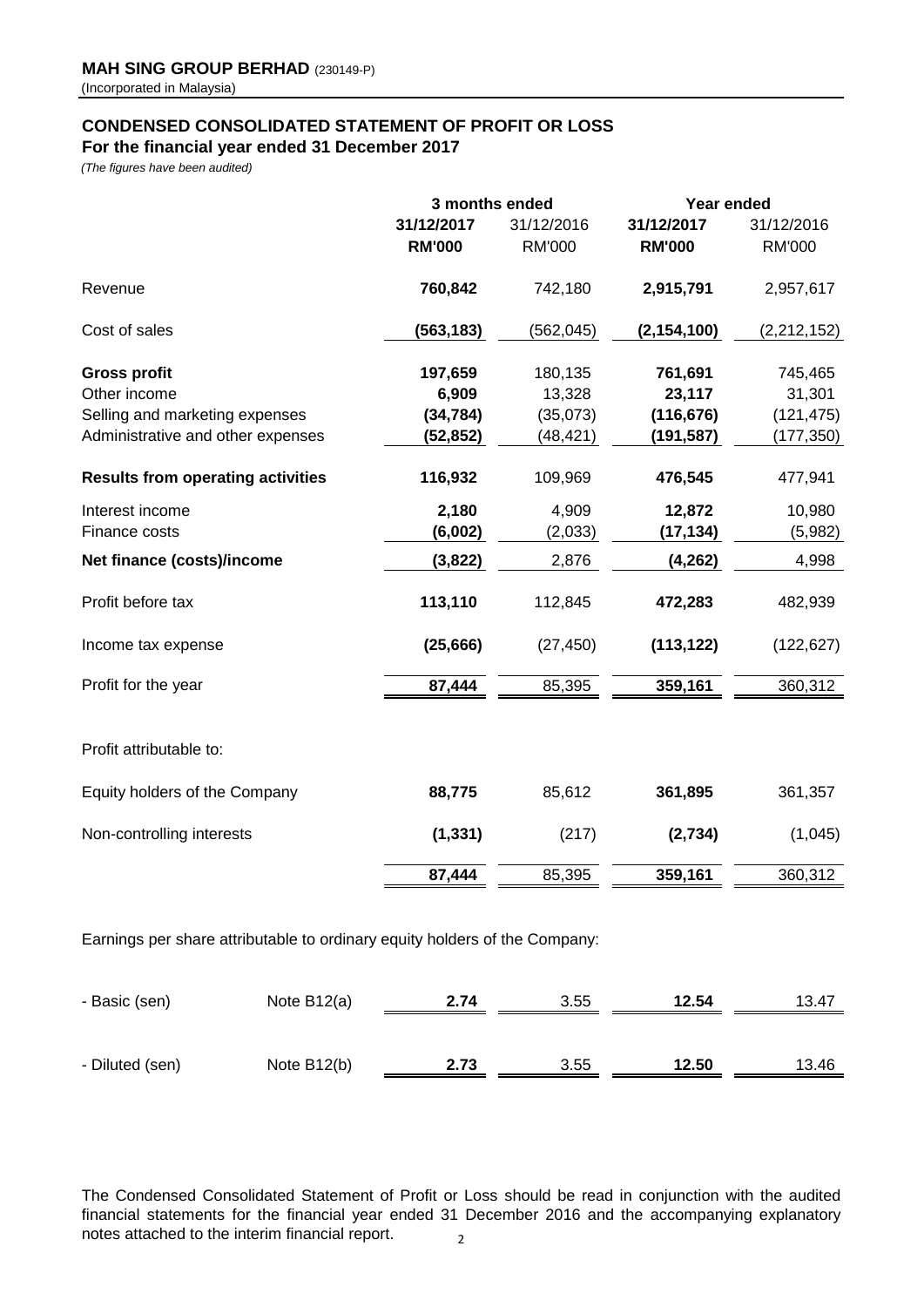# **CONDENSED CONSOLIDATED STATEMENT OF PROFIT OR LOSS AND OTHER COMPREHENSIVE INCOME For the financial year ended 31 December 2017**

*(The figures have been audited)*

|                                                                       | 3 months ended              |                             | Year ended                  |                             |
|-----------------------------------------------------------------------|-----------------------------|-----------------------------|-----------------------------|-----------------------------|
|                                                                       | 31/12/2017<br><b>RM'000</b> | 31/12/2016<br><b>RM'000</b> | 31/12/2017<br><b>RM'000</b> | 31/12/2016<br><b>RM'000</b> |
| Profit for the year                                                   | 87,444                      | 85,395                      | 359,161                     | 360,312                     |
| Other comprehensive (loss)/income                                     |                             |                             |                             |                             |
| Item that may be reclassified subsequently<br>to profit or loss:      |                             |                             |                             |                             |
| Foreign currency translation difference<br>for foreign operations     | (1,013)                     | 1,363                       | (2, 568)                    | 1,749                       |
| Item that will not be reclassified subsequently<br>to profit or loss: |                             |                             |                             |                             |
| Remeasurements of defined benefit obligations                         | 47                          |                             | 47                          |                             |
| Other comprehensive (loss)/income for the year                        | (966)                       | 1,363                       | (2,521)                     | 1,749                       |
| Total comprehensive income for the year                               | 86,478                      | 86,758                      | 356,640                     | 362,061                     |
| Total comprehensive income attributable to:                           |                             |                             |                             |                             |
| Equity holders of the Company                                         | 88,124                      | 86,545                      | 360,195                     | 362,518                     |
| Non-controlling interests                                             | (1,646)                     | 213                         | (3, 555)                    | (457)                       |
|                                                                       | 86,478                      | 86,758                      | 356,640                     | 362,061                     |

The Condensed Consolidated Statement of Profit or Loss and Other Comprehensive Income should be read in conjunction with the audited financial statements for the financial year ended 31 December 2016 and the accompanying explanatory notes attached to the interimatinancial report.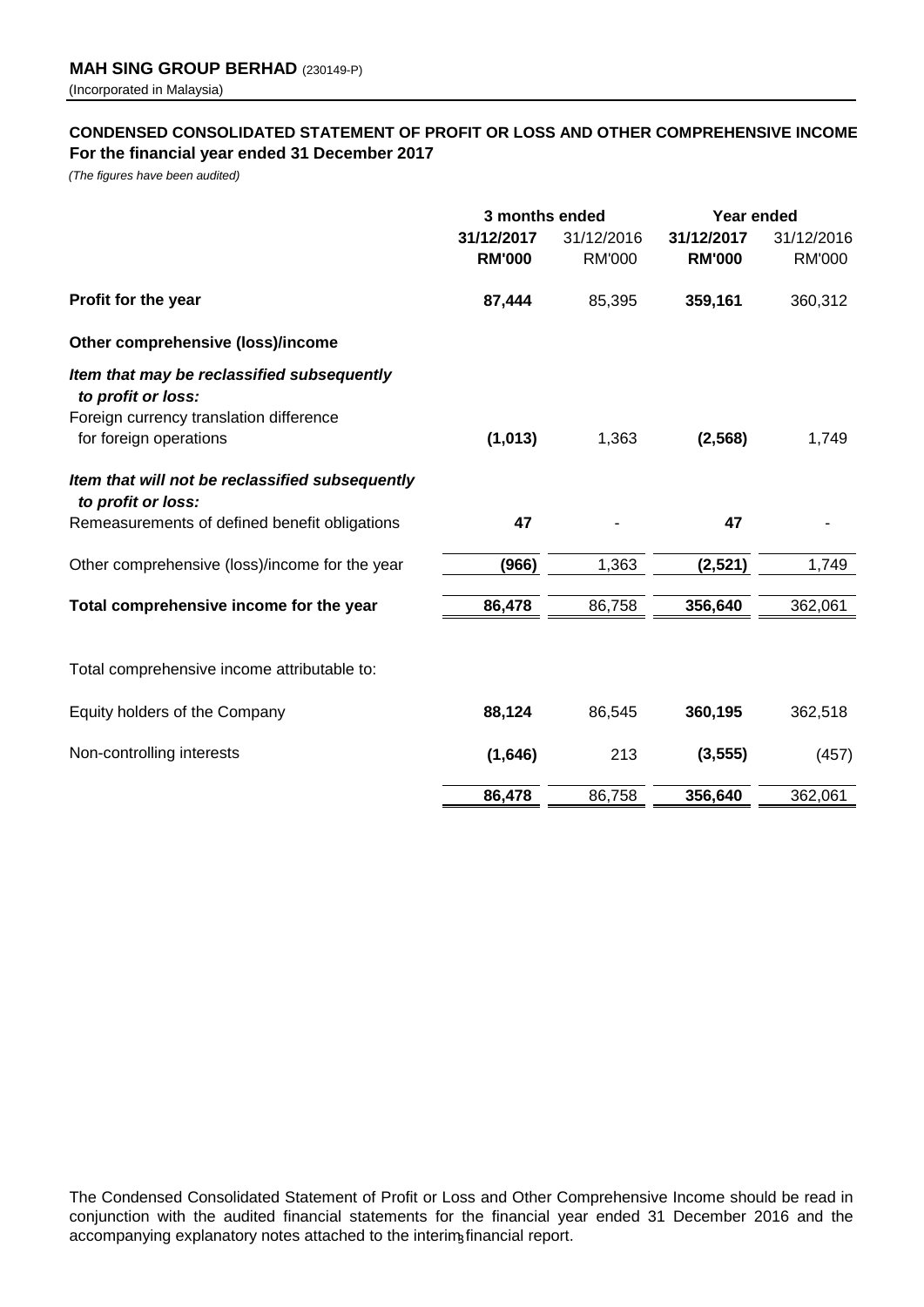#### **CONDENSED CONSOLIDATED STATEMENT OF CHANGES IN EQUITY**

**For the financial year ended 31 December 2017**

*(The figures have been audited)*

|                                                                                                              | Attributable to ordinary equity holders of the Company |                                          |                                             |                                                     |                                              |                        |                                                 |                                            |                                                   |                                         |
|--------------------------------------------------------------------------------------------------------------|--------------------------------------------------------|------------------------------------------|---------------------------------------------|-----------------------------------------------------|----------------------------------------------|------------------------|-------------------------------------------------|--------------------------------------------|---------------------------------------------------|-----------------------------------------|
|                                                                                                              |                                                        |                                          | <b>Non-Distributable</b>                    |                                                     | <b>Distributable</b>                         |                        |                                                 |                                            |                                                   |                                         |
| Year ended 31 December 2017                                                                                  | <b>Share</b><br>capital<br><b>RM'000</b>               | <b>Share</b><br>premium<br><b>RM'000</b> | <b>Warrants</b><br>reserve<br><b>RM'000</b> | Exchange<br>fluctuation<br>reserve<br><b>RM'000</b> | <b>Retained</b><br>earnings<br><b>RM'000</b> | Total<br><b>RM'000</b> | Perpetual<br><b>Securities</b><br><b>RM'000</b> | Perpetual<br><b>Sukuk</b><br><b>RM'000</b> | Non-<br>controlling<br>interests<br><b>RM'000</b> | Total<br><b>Equity</b><br><b>RM'000</b> |
|                                                                                                              |                                                        |                                          |                                             |                                                     |                                              |                        |                                                 |                                            |                                                   |                                         |
| <b>Balance at 1/1/2017</b>                                                                                   | 1,204,711                                              | 540,816                                  | 64,343                                      | 8,141                                               | 1,470,100                                    | 3,288,111              |                                                 | 540,000                                    | 8,016                                             | 3,836,127                               |
| Amount recognised directly in equity:<br>Profit/(Loss) for the financial year                                |                                                        |                                          |                                             |                                                     | 361,895                                      | 361,895                |                                                 | ٠                                          | (2,734)                                           | 359,161                                 |
| Other comprehensive (loss)/income                                                                            |                                                        |                                          |                                             | (1,731)                                             | 31                                           | (1,700)                |                                                 |                                            | (821)                                             | (2,521)                                 |
| Total comprehensive income for the year                                                                      |                                                        |                                          | ٠                                           | (1,731)                                             | 361,926                                      | 360,195                |                                                 | $\blacksquare$                             | (3, 555)                                          | 356,640                                 |
| Issuance of ordinary shares pursuant to warrants                                                             |                                                        |                                          |                                             |                                                     |                                              |                        |                                                 |                                            |                                                   |                                         |
| exercised                                                                                                    | 27,764                                                 |                                          | (3,844)                                     |                                                     |                                              | 23,920                 |                                                 |                                            |                                                   | 23,920                                  |
| <b>Issuance of Perpetual Securities (net of transaction costs)</b><br>Dividends for the financial year ended |                                                        |                                          |                                             |                                                     |                                              |                        | 645,212                                         |                                            |                                                   | 645,212                                 |
| 31 December 2016                                                                                             |                                                        |                                          |                                             |                                                     | (157, 152)                                   | (157, 152)             |                                                 |                                            | $\blacksquare$                                    | (157,152)                               |
| Distribution paid to holders of Perpetual Sukuk                                                              |                                                        |                                          |                                             | $\blacksquare$                                      | (36, 620)                                    | (36, 620)              |                                                 |                                            |                                                   | (36, 620)                               |
| Distribution paid to holders of Perpetual Securities                                                         |                                                        |                                          |                                             |                                                     | (22, 486)                                    | (22, 486)              |                                                 |                                            |                                                   | (22, 486)                               |
| Acquisition of a subsidiary company                                                                          |                                                        |                                          |                                             |                                                     |                                              |                        |                                                 |                                            | 639                                               | 639                                     |
| Disposal of a subsidiary company                                                                             |                                                        |                                          |                                             |                                                     |                                              |                        |                                                 |                                            | 1,329                                             | 1,329                                   |
| Effects of adoption of Companies Act 2016 *                                                                  | 540,816                                                | (540, 816)                               |                                             |                                                     |                                              |                        |                                                 |                                            |                                                   |                                         |
| <b>Balance at 31/12/2017</b>                                                                                 | 1,773,291                                              | $\blacksquare$                           | 60,499                                      | 6,410                                               | 1,615,768                                    | 3,455,968              | 645,212                                         | 540,000                                    | 6,429                                             | 4,647,609                               |

Such credit balance may be utilised within 24 months after the commencement of the Act for purposes as set out in transitional provisions of the Act. \* With the Companies Act 2016 coming into effect on 31 January 2017, the credit balance of the share premium becomes part of the share capital.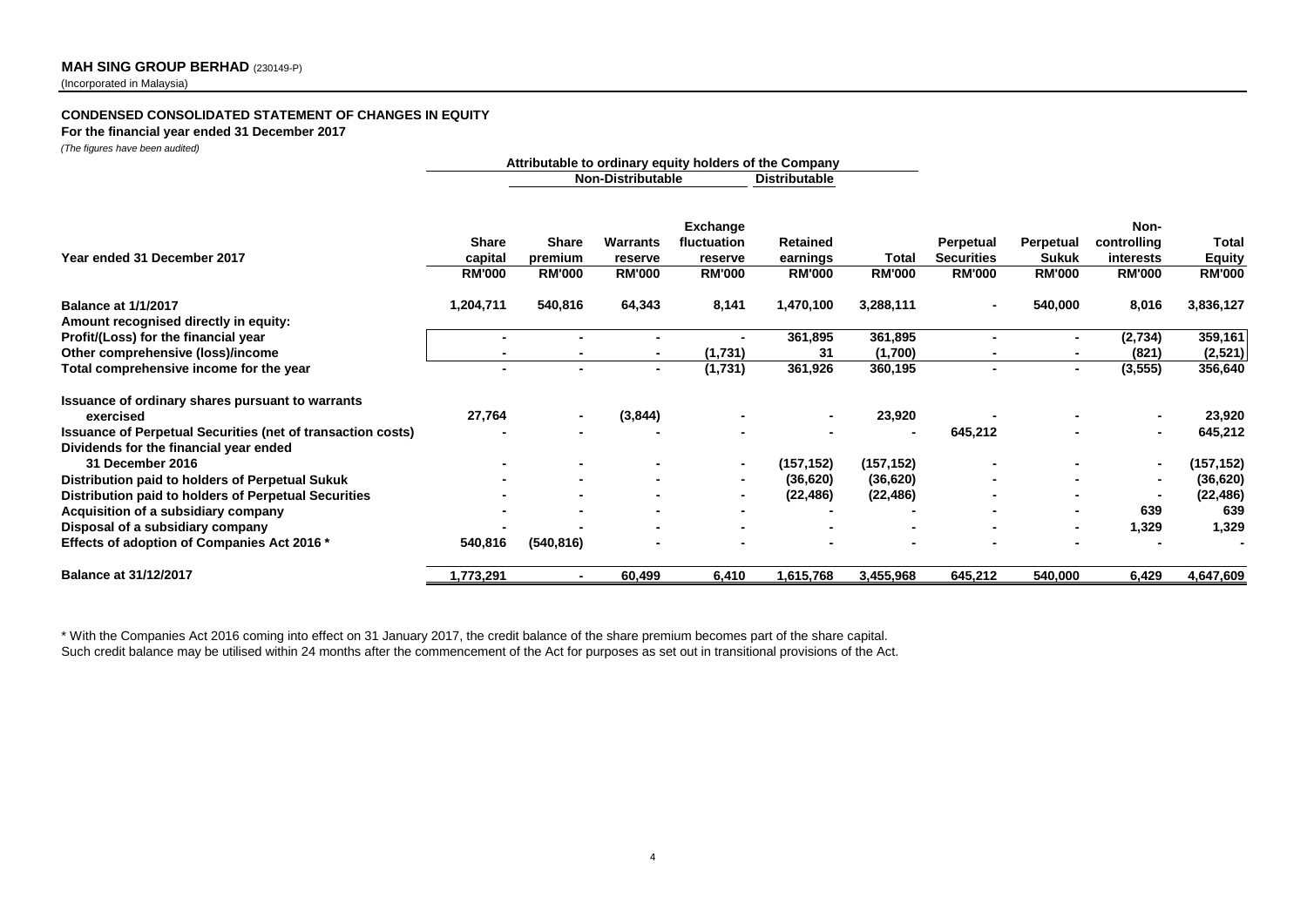# **CONDENSED CONSOLIDATED STATEMENT OF CHANGES IN EQUITY**

**For the financial year ended 31 December 2016**

*(The figures have been audited)*

| $(1.15.19)$ $(0.1010)$ $(0.0011)$ $(0.0011)$                  |                          |               |                                                                             |               |                          |               |               |               |                          |               |
|---------------------------------------------------------------|--------------------------|---------------|-----------------------------------------------------------------------------|---------------|--------------------------|---------------|---------------|---------------|--------------------------|---------------|
|                                                               |                          |               | Attributable to ordinary equity holders of the Company<br>Non-Distributable |               |                          | Distributable |               |               |                          |               |
|                                                               |                          |               |                                                                             | Exchange      |                          |               |               |               | Non-                     |               |
|                                                               | Share                    | Share         | Warrants                                                                    | fluctuation   | Other                    | Retained      |               | Perpetual     | controlling              | Total         |
| Year ended 31 December 2016                                   | capital                  | premium       | reserve                                                                     | reserve       | reserve                  | earnings      | Total         | Sukuk         | interests                | Equity        |
|                                                               | <b>RM'000</b>            | <b>RM'000</b> | <b>RM'000</b>                                                               | <b>RM'000</b> | <b>RM'000</b>            | <b>RM'000</b> | <b>RM'000</b> | <b>RM'000</b> | <b>RM'000</b>            | <b>RM'000</b> |
| Balance at 1/1/2016<br>Amount recognised directly in equity:  | 1,204,709                | 540,810       | 64,344                                                                      | 6,980         | 16,603                   | 1,302,176     | 3,135,622     | 540,000       | 8,473                    | 3,684,095     |
| Profit/(Loss) for the financial year                          |                          |               |                                                                             |               |                          | 361,357       | 361,357       |               | (1,045)                  | 360,312       |
| Other comprehensive income                                    |                          |               |                                                                             | ,161          |                          |               | 1,161         |               | 588                      | 1,749         |
| Total comprehensive income for the year                       | $\overline{\phantom{a}}$ | ٠             | ۰.                                                                          | 1,161         | $\sim$                   | 361,357       | 362,518       | ٠             | (457)                    | 362,061       |
| Dividends for the financial year ended<br>31 December 2015    |                          |               |                                                                             |               | $\overline{\phantom{a}}$ | (156, 612)    | (156, 612)    |               |                          | (156, 612)    |
| Issuance of ordinary shares pursuant to warrants<br>exercised | $\mathcal{P}$            | 6             | (1)                                                                         |               |                          |               |               |               |                          |               |
| Distribution paid to holders of Perpetual Sukuk               |                          | ٠             |                                                                             | ٠             | $\overline{\phantom{a}}$ | (36, 821)     | (36, 821)     |               |                          | (36,821)      |
| Repurchase of redeemable convertible bonds                    |                          |               |                                                                             | $\sim$        | (16,603)                 |               | (16, 603)     |               | $\overline{\phantom{0}}$ | (16,603)      |
| <b>Balance at 31/12/2016</b>                                  | ,204,711                 | 540,816       | 64,343                                                                      | 8,141         |                          | ,470,100      | 3,288,111     | 540,000       | 8,016                    | 3,836,127     |

The Condensed Consolidated Statement of Changes in Equity should be read in conjunction with the audited financial statements for the financial year ended 31 December 2016 and the accompanying explanatory notes attached to the interim financial report.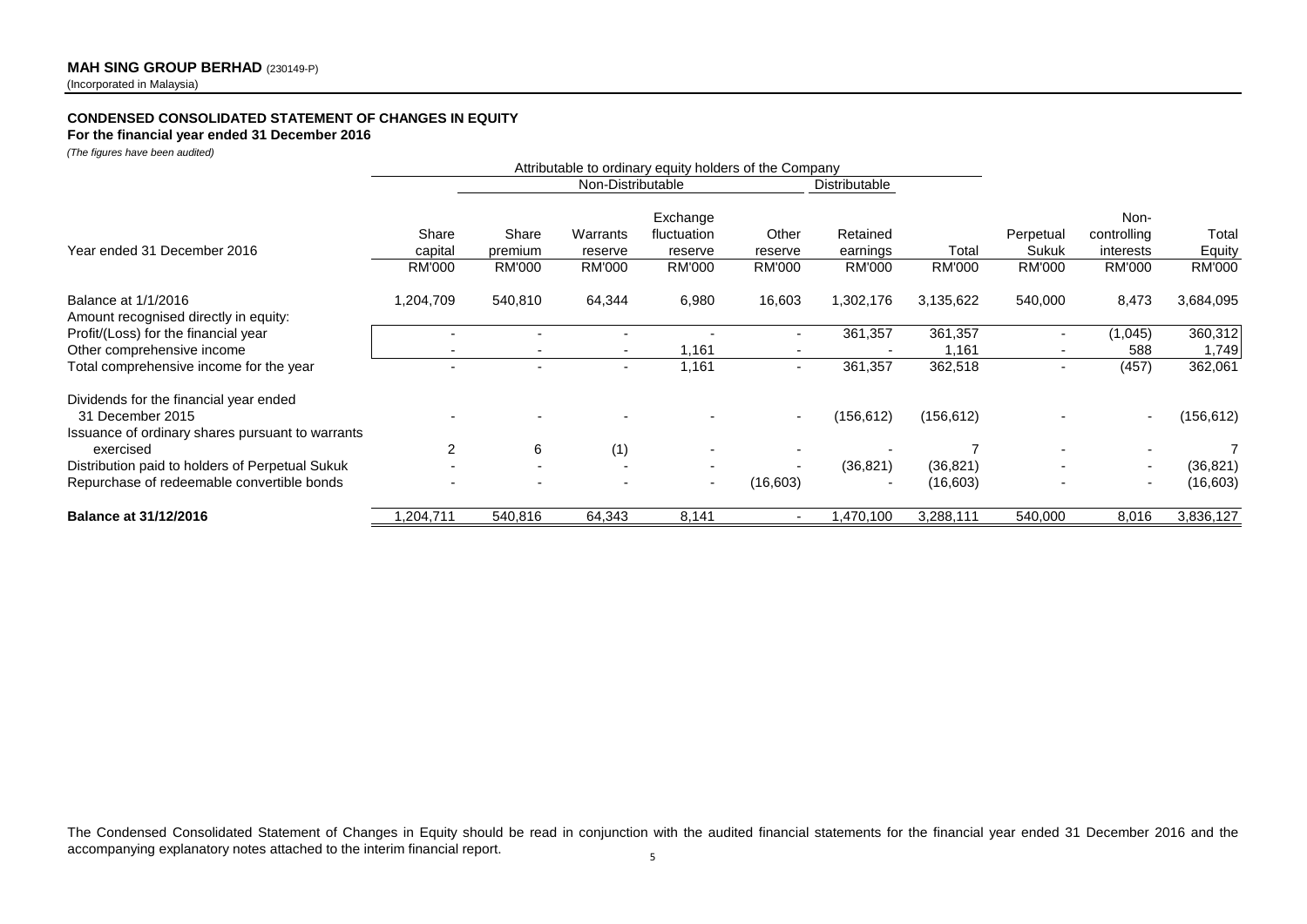# **CONDENSED CONSOLIDATED STATEMENT OF CASH FLOWS**

# **For the financial year ended 31 December 2017**

*(The figures have been audited)*

|                                                                                 | 12 months     | 12 months     |
|---------------------------------------------------------------------------------|---------------|---------------|
|                                                                                 | ended         | ended         |
|                                                                                 | 31/12/2017    | 31/12/2016    |
| <b>Operating Activities</b>                                                     | <b>RM'000</b> | <b>RM'000</b> |
| Profit before tax                                                               | 472,283       | 482,939       |
| Adjustments for:                                                                |               |               |
| Non-cash items                                                                  | 19,924        | 34,777        |
| Non-operating items                                                             | 29,365        | 43,430        |
| Operating profit before changes in working capital                              | 521,572       | 561,146       |
| Net change in property development costs                                        | (46, 513)     | 30,251        |
| Net change in inventories                                                       | 87,922        | 56,504        |
| Net change in receivables                                                       | (139, 465)    | (33, 629)     |
| Net change in accrued billings                                                  | (11, 301)     | 60,904        |
| Net change in payables                                                          | 133,673       | 23,978        |
| Net change in progress billings                                                 | (37, 643)     | (77, 130)     |
| Cash generated from operations                                                  | 508,245       | 622,024       |
| Interest received                                                               | 34,258        | 26,786        |
| Finance cost paid                                                               | (41, 624)     | (56, 417)     |
| Net tax paid                                                                    | (135, 046)    | (139,030)     |
| Net cash generated from operating activities                                    | 365,833       | 453,363       |
|                                                                                 |               |               |
| <b>Investing Activities</b>                                                     |               |               |
| Additions to property, plant and equipment                                      | (43, 965)     | (34, 929)     |
| Additions to land held for property development                                 | (110, 638)    | (119, 837)    |
| Acquisition of land                                                             | (114, 691)    |               |
| Net cash outflow on acquisition of subsidiaries                                 | (61, 458)     |               |
| Proceeds from disposal of property, plant and equipment                         | 886<br>6,472  | 487           |
| Proceeds from disposal of a subsidiary<br>Net cash used in investing activities | (323, 394)    | (154, 279)    |
|                                                                                 |               |               |
| <b>Financing Activities</b>                                                     |               |               |
| Advances from non-controlling interests of a former subsidiary                  |               |               |
| company                                                                         | 21,600        |               |
| Repayment to non-controlling interests of subsidiary companies                  | (3, 111)      |               |
| Dividends paid to shareholders of the Company                                   | (157, 152)    | (156, 612)    |
| Distribution paid to holders of Perpetual Sukuk                                 | (36, 620)     | (36, 821)     |
| Distribution paid to holders of Perpetual Securities                            | (22, 486)     |               |
| Net proceed from issuance of Perpetual Securities                               | 645,212       |               |
| Net repayment of borrowings                                                     | (222, 476)    | (203, 236)    |
| Net (placement)/withdrawal of deposits with licensed banks pledged              |               |               |
| as collateral/Escrow Accounts                                                   | (30, 334)     | 35,378        |
| Placement of deposit in Trustees' Reimbursement Account                         | (30)          |               |
| Proceeds from warrants exercised                                                | 23,920        | 7             |
| Repurchase of redeemable convertible secured bonds                              |               | (337, 100)    |
| Net cash generate from/(used in) financing activities                           | 218,523       | (698, 384)    |
|                                                                                 |               |               |
| Net changes in cash and cash equivalents                                        | 260,962       | (399, 300)    |
| Effect of exchange rate changes                                                 | 41            | 46            |
| Cash and cash equivalents at beginning of the financial year                    | 880,766       | 1,280,020     |
| Cash and cash equivalents at end of the financial year                          | 1,141,769     | 880,766       |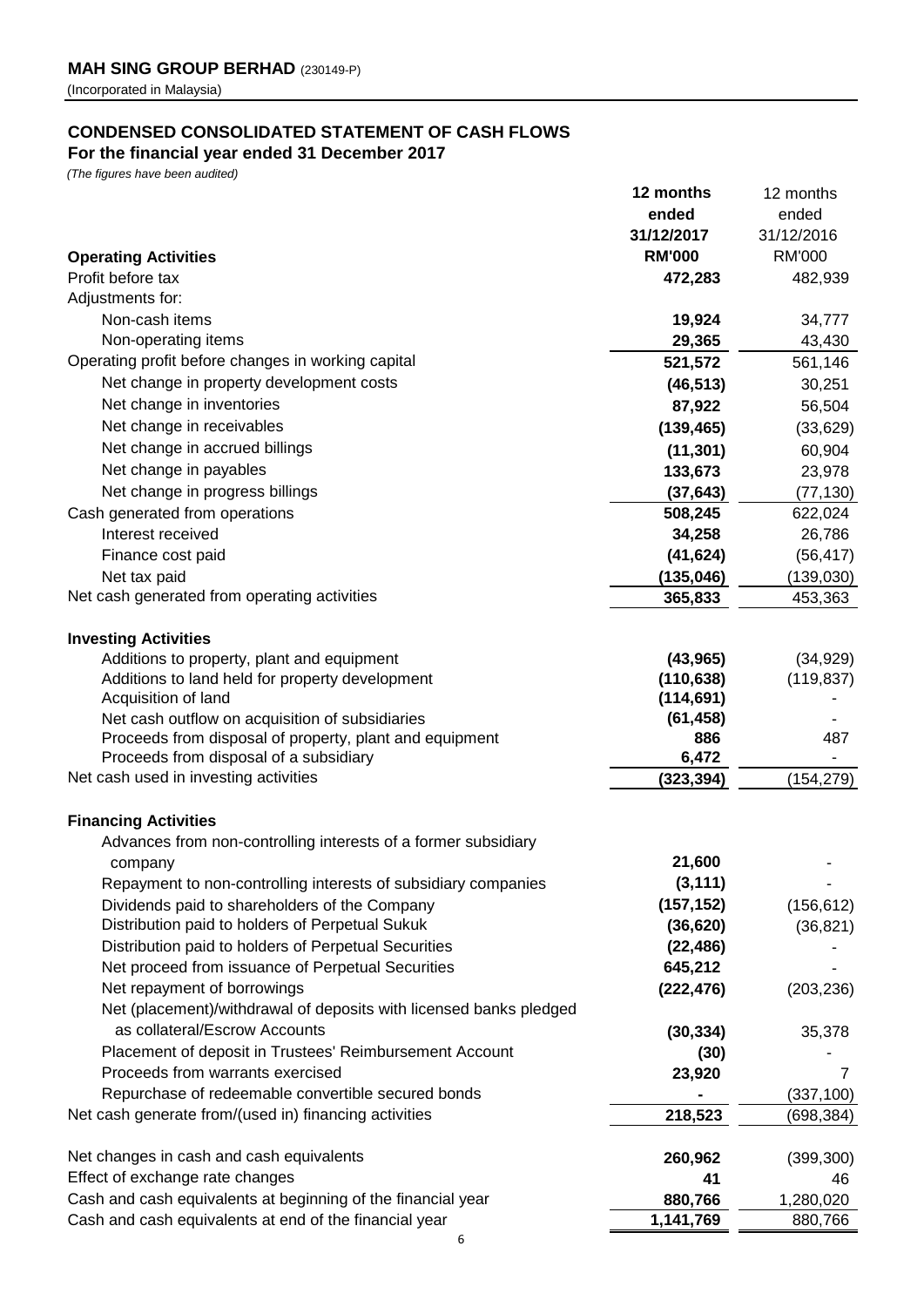# **CONDENSED CONSOLIDATED STATEMENT OF CASH FLOWS**

**For the financial year ended 31 December 2017 (continued)**

*(The figures have been audited)*

Cash and cash equivalents at the end of the financial year comprise the followings:

|                                       | 12 months<br>ended<br>31/12/2017<br><b>RM'000</b> | 12 months<br>ended<br>31/12/2016<br>RM'000 |
|---------------------------------------|---------------------------------------------------|--------------------------------------------|
| Deposits with licensed banks          | 123,505                                           | 227,451                                    |
| Investment in short-term funds        | 476,746                                           | 133,039                                    |
| Cash and bank balances                | 615,990                                           | 563,279                                    |
| <b>Bank overdrafts</b>                | (1, 105)                                          |                                            |
|                                       | 1,215,136                                         | 923,769                                    |
| Less: Deposits in Escrow Accounts     | (67, 285)                                         | (37, 126)                                  |
| Less: Deposits pledged as collateral  | (6,022)                                           | (5, 847)                                   |
| Less: Trustees' Reimbursement Account | (60)                                              | (30)                                       |
|                                       | 1,141,769                                         | 880,766                                    |

The Condensed Consolidated Statement of Cash Flows should be read in conjunction with the audited financial statements for the financial year ended 31 December 2016 and the accompanying explanatory notes attached to the interim financial report.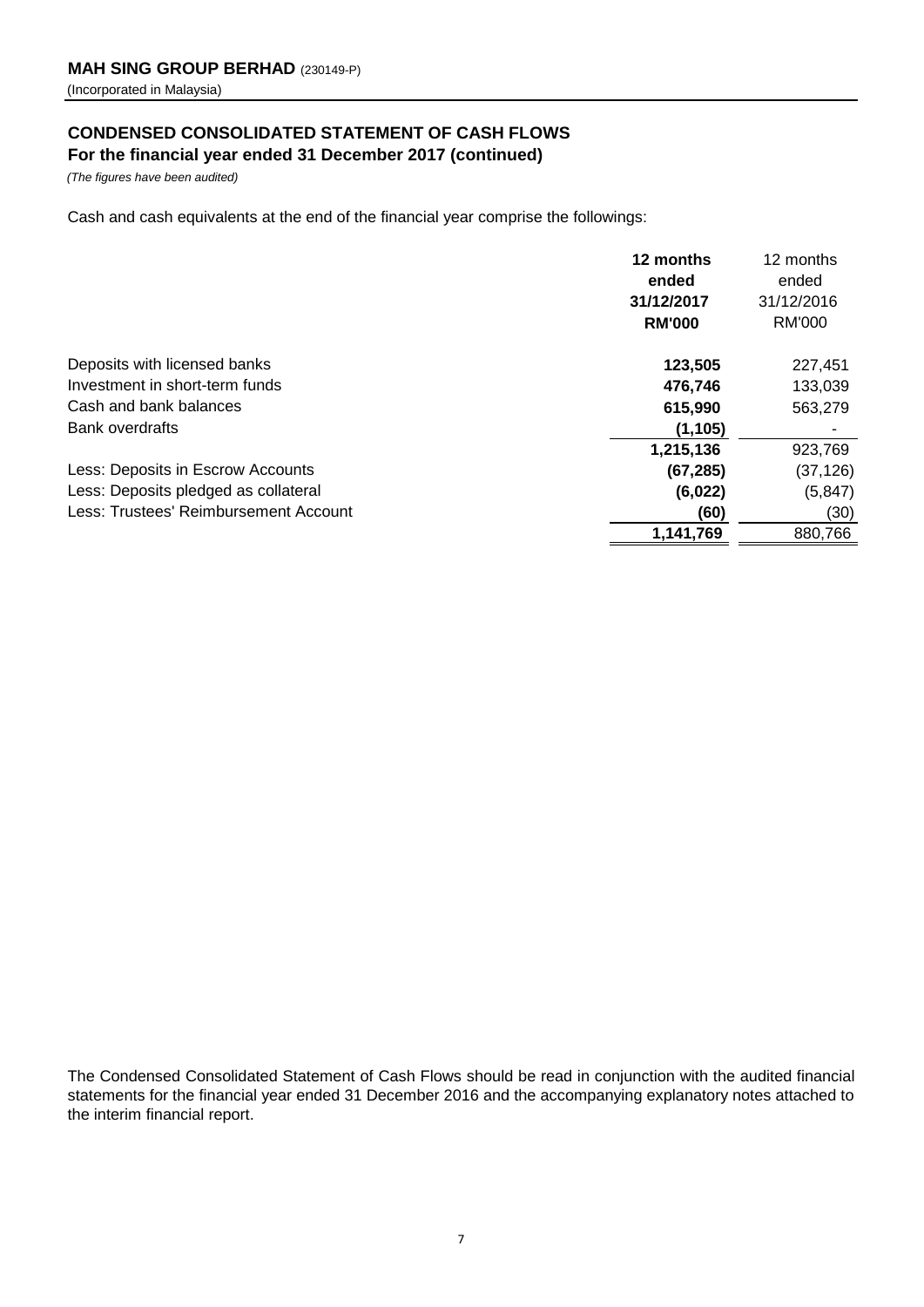# **A Explanatory notes**

# **A1 Basis of preparation**

The interim financial report has been prepared in accordance with Malaysian Financial Reporting Standards No. 134 : Interim Financial Reporting and with IAS14 Interim Financial Reporting and applicable disclosure provisions of the Listing Requirements of Bursa Malaysia Securities Berhad ("Bursa Securities").

The interim financial report should be read in conjunction with the Group's audited financial statements for the financial year ended 31 December 2016. The explanatory notes attached to the interim financial report provide an explanation of events and transactions that are significant to an understanding of the changes in the financial position and performance of the Group since the financial year ended 31 December 2016.

The significant accounting policies and methods of computation adopted for the interim financial report are consistent with those adopted for the audited financial statements for the financial year ended 31 December 2016 save for the adoption of the following:

| Amendments to MFRS 107 | Statement of Cash Flows - Disclosure initiative                |
|------------------------|----------------------------------------------------------------|
| Amendments to MFRS 112 | Income Tax - Recognition of Deferred Tax Assets for Unrealised |
|                        | Losses                                                         |
| Amendments to MFRS 12  | Disclosure of Interests in Other Entities                      |
|                        | (Annual Improvements to MFRSs 2014 - 2016 Cycle)               |

The adoption of the above Amendments to MFRSs and annual improvements to MFRS does not have any material impact on the financial statements of the Group.

# **A2 Seasonal or cyclical factors**

The operations of the Group were not significantly affected by any seasonal or cyclical factors during the financial year under review.

# **A3 Unusual items affecting assets, liabilities, equity, net income or cash flows**

There were no unusual items affecting the assets, liabilities, equity, net income or cash flows of the Group for the financial year under review.

# **A4 Changes in estimates**

There were no material changes in estimates for the financial year under review.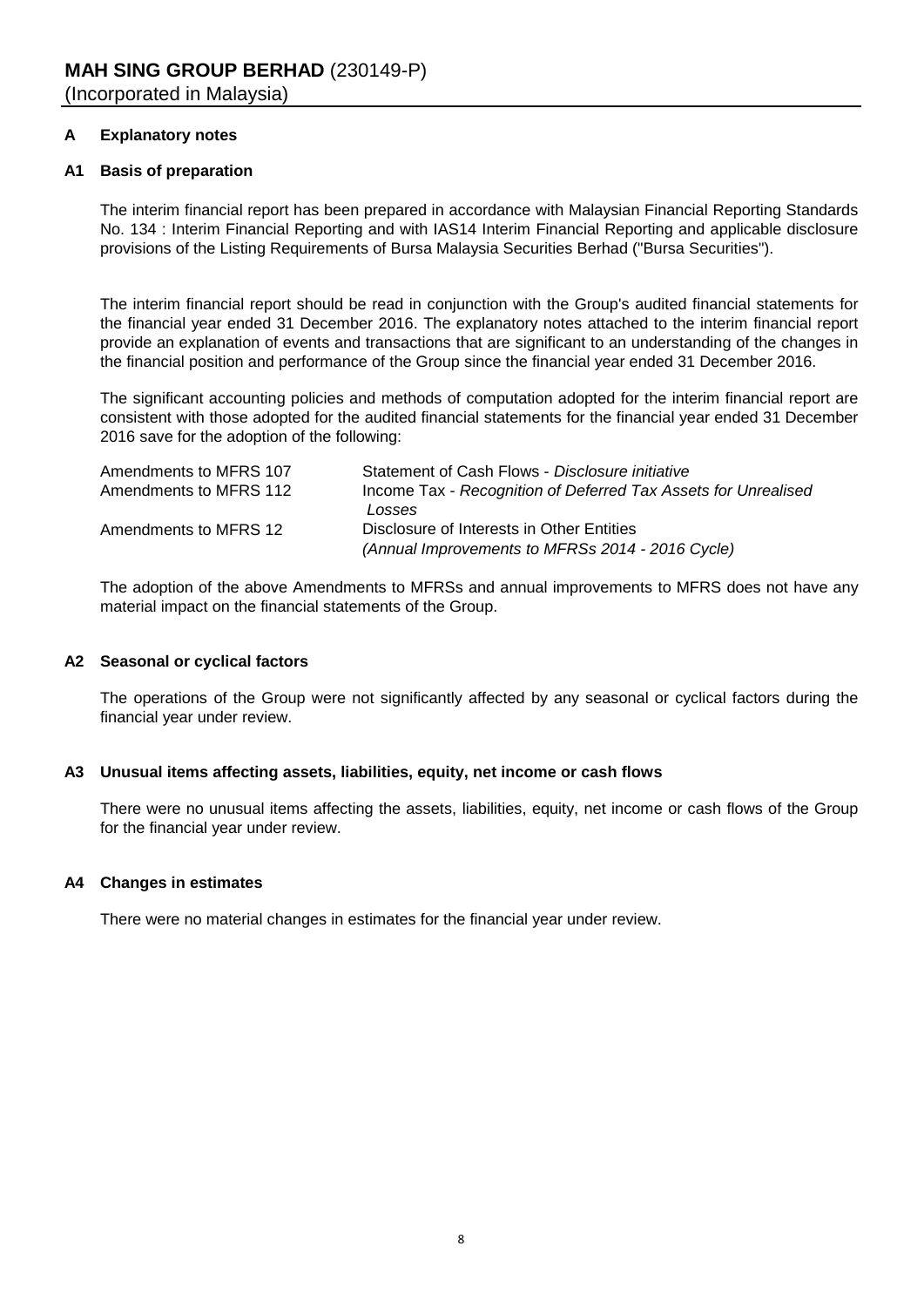#### **A5 Debt and equity securities**

#### Share capital

During the financial year ended 31 December 2017, the Company increased its issued and paid up share capital by way of issuance of 16,611,346 new ordinary shares pursuant to the exercise of Warrant B 2013/2018 at an issue price of RM1.44 per ordinary share.

#### Perpetual securities

On 3 April 2017, the Company has completed the first issuance of RM650.0 million in nominal value of unrated senior perpetual securities ("Perpetual Securities") under the Perpetual Securities Programme of up to RM1.0 billion in nominal value. The Perpetual Securities carry a coupon rate of 6.9% per annum from year 1 to year 5, payable semi-annually, and have no fixed maturity date but are callable 5 years from date of issuance.

Save for the above, there were no issuance and repayment of debt and equity securities, share buybacks, share cancellations, share held as treasury shares and resale of treasury shares during the financial year under review.

#### **A6 Dividends paid**

On 14 September 2017, the Company paid a first and final single-tier dividend of 6.5 sen per ordinary share amounted to RM157,152,420 in respect of the financial year ended 31 December 2016.

#### **A7 Segment reporting**

#### **Year ended 31 December 2017**

|                                             |                                    |                                  | <b>Investment</b><br><b>Holding</b> |               |                                                  |
|---------------------------------------------|------------------------------------|----------------------------------|-------------------------------------|---------------|--------------------------------------------------|
|                                             | <b>Properties</b><br><b>RM'000</b> | <b>Plastics</b><br><b>RM'000</b> | & Others<br><b>RM'000</b>           | <b>RM'000</b> | <b>Elimination Consolidated</b><br><b>RM'000</b> |
| <b>REVENUE</b>                              |                                    |                                  |                                     |               |                                                  |
| <b>External revenue</b>                     | 2,554,426                          | 296,205                          | 65,160                              |               | 2,915,791                                        |
| Inter-segment                               |                                    |                                  | 266,862                             | (266,862)     |                                                  |
|                                             | 2,554,426                          | 296,205                          | 332,022                             | (266,862)     | 2,915,791                                        |
| <b>RESULTS</b>                              |                                    |                                  |                                     |               |                                                  |
| <b>Operating profit</b>                     | 432,290                            | 15,343                           | 28,912                              |               | 476,545                                          |
| <b>Interest income</b>                      | 12,613                             | 187                              | 72                                  |               | 12,872                                           |
| <b>Finance costs</b>                        | (15, 439)                          | (1, 596)                         | (99)                                |               | (17, 134)                                        |
| <b>Profit before tax</b>                    | 429,464                            | 13,934                           | 28,885                              |               | 472,283                                          |
| Income tax expense                          |                                    |                                  |                                     |               | (113,122)                                        |
| Profit for the year                         |                                    |                                  |                                     |               | 359,161                                          |
| <b>OTHER INFORMATION</b>                    |                                    |                                  |                                     |               |                                                  |
| <b>Capital expenditure</b>                  | 19,785                             | 20,372                           | 183                                 |               | 40,340                                           |
| <b>Depreciation and amortisation</b>        | 5,135                              | 15,096                           | 268                                 |               | 20,499                                           |
| <b>ASSETS AND LIABILITIES</b>               |                                    |                                  |                                     |               |                                                  |
| <b>Segment assets</b>                       | 6,173,496                          | 242,053                          | 568,125                             |               | 6,983,674                                        |
| <b>Current and deferred tax assets</b>      |                                    |                                  |                                     |               | 156,513                                          |
| <b>Total assets</b>                         |                                    |                                  |                                     |               | 7,140,187                                        |
|                                             |                                    |                                  |                                     |               |                                                  |
| <b>Segment liabilities</b>                  | 2,284,925                          | 87,187                           | 9,192                               |               | 2,381,304                                        |
| <b>Current and deferred tax liabilities</b> |                                    |                                  |                                     |               | 111,274                                          |
| <b>Total liabilities</b>                    |                                    |                                  |                                     |               | 2,492,578                                        |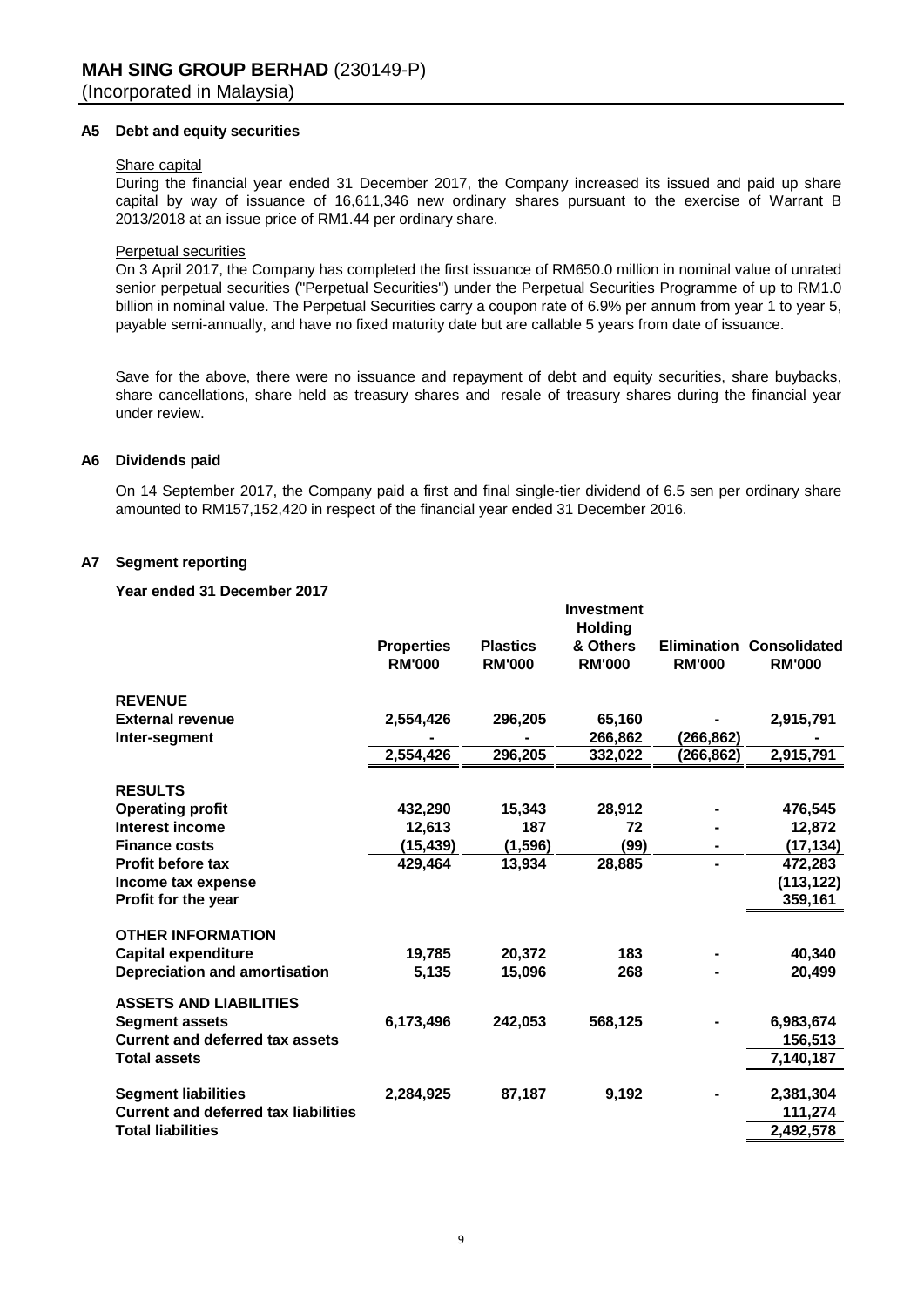# **A7 Segment reporting (continued)**

Year ended 31 December 2016

|                                                 | Properties<br><b>RM'000</b> | <b>Plastics</b><br><b>RM'000</b> | Investment<br>Holding<br>& Others<br><b>RM'000</b> | Elimination<br><b>RM'000</b> | Consolidated<br><b>RM'000</b> |
|-------------------------------------------------|-----------------------------|----------------------------------|----------------------------------------------------|------------------------------|-------------------------------|
| <b>REVENUE</b>                                  |                             |                                  |                                                    |                              |                               |
| External revenue                                | 2,626,784                   | 259,397                          | 71,436                                             |                              | 2,957,617                     |
| Inter-segment                                   |                             | 4                                | 492,710                                            | (492,714)                    |                               |
|                                                 | 2,626,784                   | 259,401                          | 564,146                                            | (492,714)                    | 2,957,617                     |
| <b>RESULTS</b>                                  |                             |                                  |                                                    |                              |                               |
| Operating profit/(loss)                         | 470,305                     | 15,916                           | (8, 280)                                           |                              | 477,941                       |
| Interest income                                 | 10,772                      | 208                              |                                                    |                              | 10,980                        |
| Finance costs                                   | (4, 274)                    | (1, 450)                         | (258)                                              |                              | (5,982)                       |
| Profit/(loss) before tax                        | 476,803                     | 14,674                           | (8,538)                                            |                              | 482,939                       |
| Income tax expense                              |                             |                                  |                                                    |                              | (122,627)                     |
| Profit for the year                             |                             |                                  |                                                    |                              | 360,312                       |
| <b>OTHER INFORMATION</b>                        |                             |                                  |                                                    |                              |                               |
| Capital expenditure                             | 8,503                       | 34,032                           | 1,078                                              |                              | 43,613                        |
| Depreciation and amortisation                   | 4,672                       | 13,075                           | 219                                                |                              | 17,966                        |
|                                                 |                             |                                  |                                                    |                              |                               |
| <b>ASSETS AND LIABILITIES</b><br>Segment assets | 5,531,494                   | 232,472                          | 316,229                                            |                              | 6,080,195                     |
| Current and deferred tax assets                 |                             |                                  |                                                    |                              | 139,960                       |
| <b>Total assets</b>                             |                             |                                  |                                                    |                              | 6,220,155                     |
|                                                 |                             |                                  |                                                    |                              |                               |
| Segment liabilities                             | 2,226,255                   | 86,251                           | 12,997                                             |                              | 2,325,503                     |
| Current and deferred tax liabilities            |                             |                                  |                                                    |                              | 58,525                        |
| <b>Total liabilities</b>                        |                             |                                  |                                                    |                              | 2,384,028                     |

#### **A8 Material subsequent events**

Save for as disclosed in B6, there were no material events subsequent to the reporting date up to 21 February 2018, being the latest practicable date which is not earlier than 7 days from the date of issuance of this Interim Financial Report.

# **A9 Related party transactions**

Transactions with Directors of the Company and subsidiary companies and companies in which they have interests:

|                                                                                                    | 01/01/2017    |
|----------------------------------------------------------------------------------------------------|---------------|
|                                                                                                    | to            |
|                                                                                                    | 31/12/2017    |
|                                                                                                    | <b>RM'000</b> |
| Rental paid to a Company in which a Director of the Company has interest<br>(i)                    | 1,538         |
| Maintenance services rendered by a company in which the Directors are family members<br>(ii)       |               |
| of a Director of the Company                                                                       | 178           |
| Professional fees paid to a firm in which a Director of the former subsidiary company has<br>(III) |               |
| interest                                                                                           | 638           |
| (iv) Professional fees paid to a firm in which a former Director of the subsidiary company has     |               |
| interest                                                                                           | 3             |
| Sales of plastic products to a company limited by guarantee in which a Director of the<br>(V)      |               |
| Company is a trustee                                                                               | 24            |
| (vi) Sale of a completed property to a family member of a Director of the Company                  | 3,977         |
|                                                                                                    |               |
| Transactions with non-controlling interests:                                                       |               |
| Interest payable to non-controlling interests of subsidiary companies<br>(i)                       | 57            |
| (II)<br>Interest paid to non-controlling interests of a former subsidiary                          | 450           |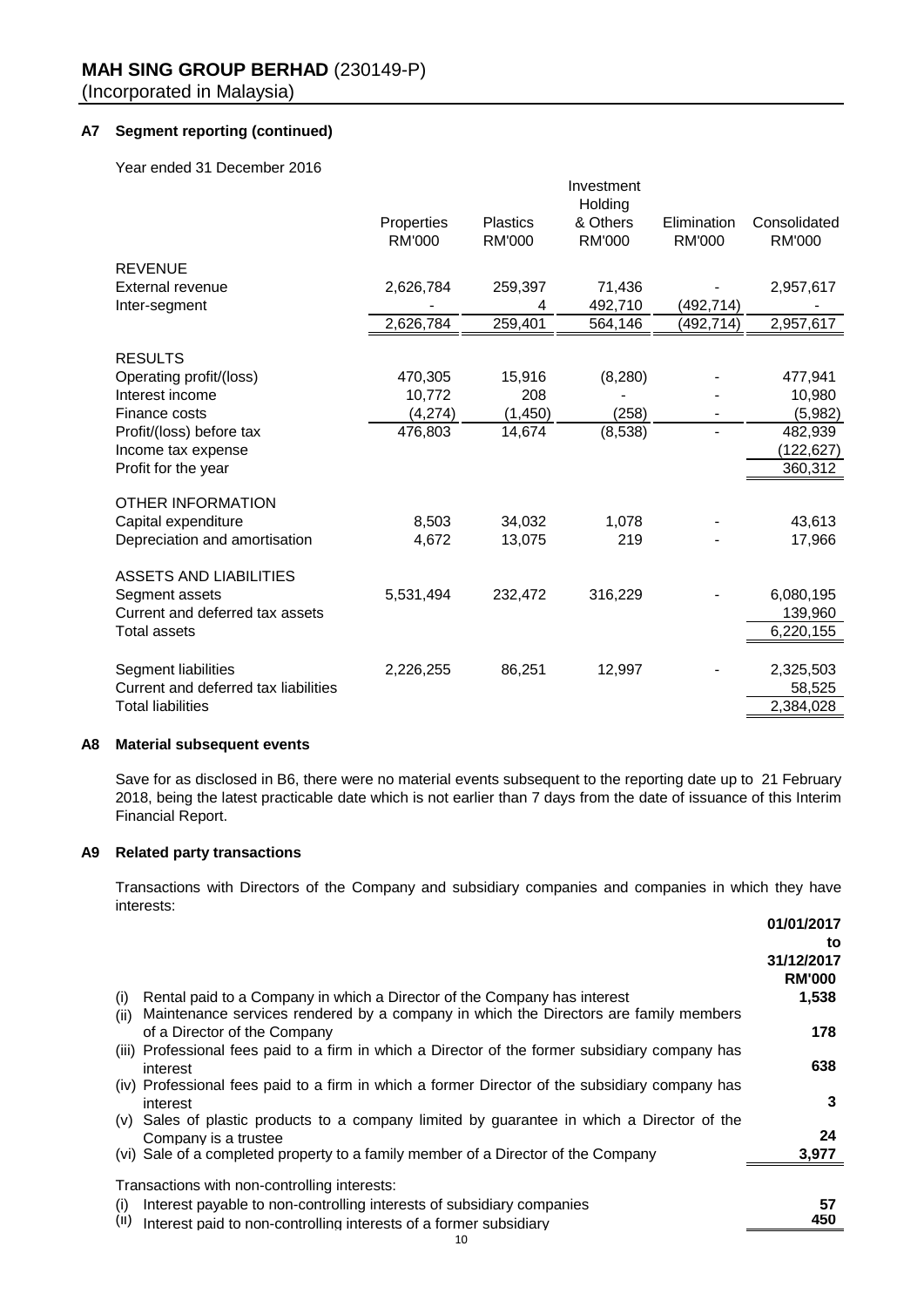# **A10 Changes in the composition of the Group**

There were no changes in the composition of the Group for the financial year except for the following:

# Deregistration of subsidiaries

a) With effect from 1 May 2017, Mah Sing Vietnam Ltd ("**MS Vietnam**") and Mah Sing Vina Ltd ("**MS Vina**"), both indirect wholly-owned subsidiaries of the Company which have been dormant for many years, are no longer registered with the BVI Government Register, in accordance with the provisions of the BVI Business Companies Act, 2004. MS Vietnam and MS Vina have no intention to carry on business or operations in the future.

# Acquisition of subsidiaries

- b) On 26 May 2017, the Company's wholly-owned subsidiary, Nova Legend Development Sdn Bhd entered into a Share Sale Agreement with LTS Properties (M) Sdn Bhd, T.S. Law Corporation Sdn Bhd and Law Wai Cheong for the proposed acquisition of 78% of the equity interest in Cosmowealth Housing Development Sdn Bhd ("**CHDSB**") amounting to 1,560,000 ordinary shares in CHDSB ("**Sale Shares**") for a total purchase consideration of RM54,960,000.
- c) On 3 July 2017, the Company's wholly-owned subsidiary, Nature Legend Development Sdn Bhd entered into a Share Sale Agreement with Hazreeq Putra Bin Hasman and Maslinda Binti Othman for the proposed acquisition of 100% of the equity interest in Cordova Land Sdn Bhd ("**CLSB**") amounting to 500,000 ordinary shares in CLSB ("**Sale Shares**") for a total purchase consideration of RM156,349,900. Subsequent to the execution of the Sales and Purchase Agreement between CLSB and Datuk Bandar Kuala Lumpur on 30 August 2017 and pursuant to the adjustment clauses of the Sale Shares, the Purchase Consideration has been adjusted to RM143,599,628.

The details of the acquisition of the subsidiaries are as follows:

| <b>Note</b>                                          | <b>RM'000</b> |
|------------------------------------------------------|---------------|
| Net assets acquired                                  | 186,072       |
| Non-controlling interest                             | (639)         |
| Fair value of consideration transferred              | 185.433       |
| Add: Fair value adjustment on deferred consideration | 13,127        |
| Total purchase consideration                         | 198,560       |
| Less: Balance purchase consideration                 | (137, 100)    |
| Less: Cash and cash equivalents                      | (2)           |
| Net cash outflow on acquisition of subsidiaries      | 61,458        |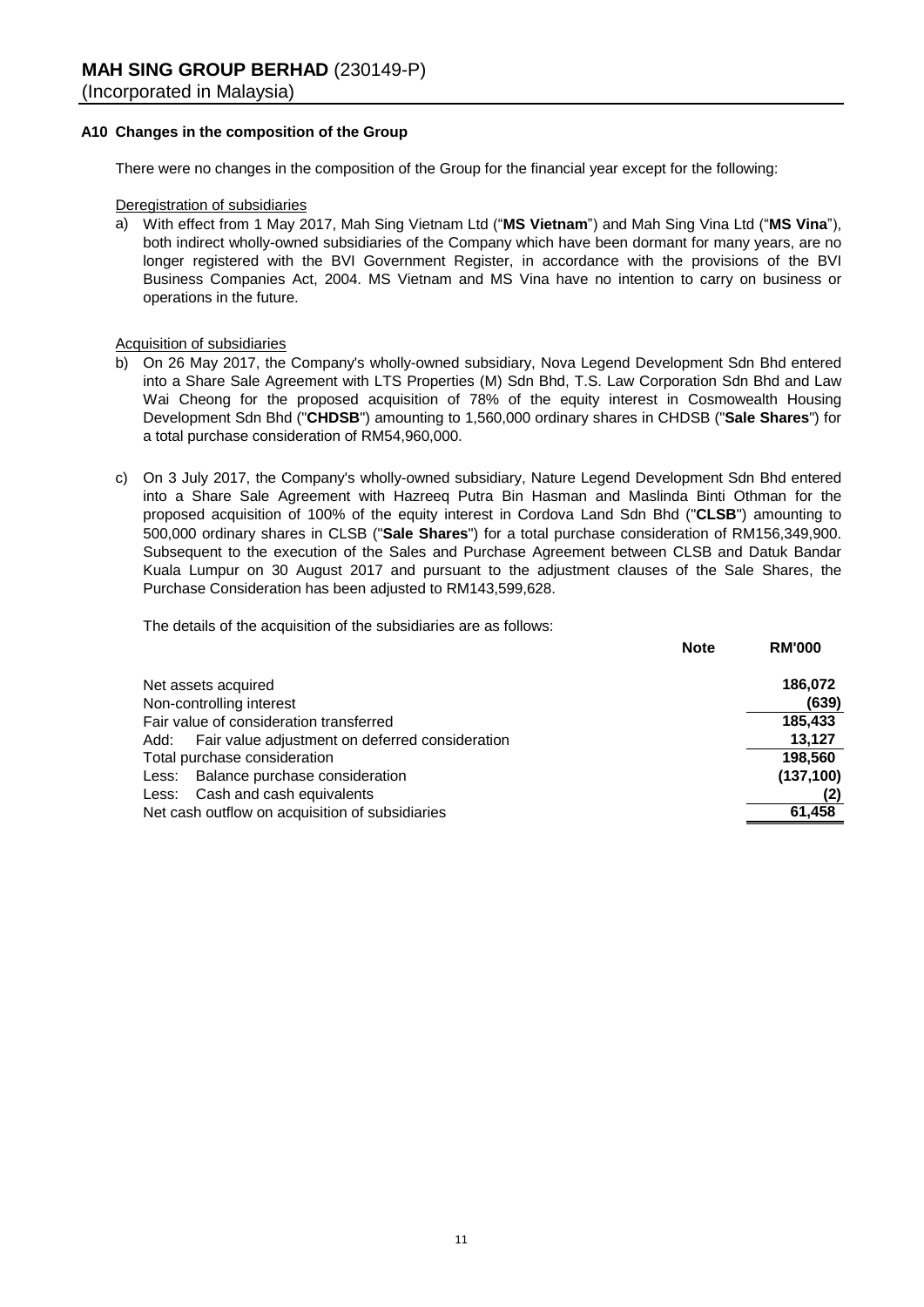# **A10 Changes in the composition of the Group (continued)**

Disposal of a subsidiary

d) On 3 July 2017, the Company entered into a Share Sale Agreement with Diverse Capital Sdn Bhd for the disposal of 51% of the equity interest in Convention City Development Sdn Bhd ("**CCDSB**") amounting to 1,632,000 ordinary shares in CCDSB ("**Sale Shares**") for a total cash consideration of RM6,557,000. The transaction ended on the same date.

The details of the disposal of the subsidiary are as follows:

|                                             | <b>RM'000</b> |
|---------------------------------------------|---------------|
| Net assets disposed                         | (2,712)       |
| Non-controlling interest                    | 1,329         |
|                                             | (1, 383)      |
| Add:<br>Gain on disposal                    | 7,940         |
| Total proceed from disposal                 | 6,557         |
| Less: Cash and cash equivalents             | (85)          |
| Net cash inflow from disposal of subsidiary | 6.472         |

#### New incorporation of subsidiaries

- e) On 11 December 2017, the Company had incorporated a wholly owned subsidiary, Mah Sing International Limited ("**Mah Sing International**") in Cayman Islands under the Companies Law of Cayman Islands as an exempted company limited by shares. Mah Sing International's current authorised share capital is HKD380,000 divided into 38,000,000 ordinary shares of HKD0.01 each, of which 100 ordinary shares of HKD0.01 each have been issued and fully paid-up on 11 December 2017.
- f) On 13 November 2017, the Company had incorporated a wholly owned subsidiary, Mah Sing Holdings Limited ("**Mah Sing Holdings**") in Territory of the British Virgin Islands under BVI Business Companies Act 2004 as a private company limited by shares. Mah Sing Holdings' current authorised share capital is USD50,000 divided into 50,000 ordinary shares of USD1.00 each, of which 10 ordinary shares of USD1.00 each have been issued and fully paid-up on 12 December 2017.

#### **A11 Changes in contingent liabilities or contingent assets**

There were no contingent assets. Contingent liabilities of the Group are as follows:

|                                                                                         | 31/12/2017    | 31/12/2016                  |
|-----------------------------------------------------------------------------------------|---------------|-----------------------------|
|                                                                                         | <b>RM'000</b> | RM'000                      |
| Bank guarantees issued in favour of third parties                                       | 91.840        | 77,952                      |
| Claims arising from contract with third parties                                         | 3.811         |                             |
|                                                                                         | 95,651        | 77,952                      |
| A12 Capital commitments<br>Commitment for acquisition of property, plant and equipment: |               | 31/12/2017<br><b>RM'000</b> |
| Approved and contracted for                                                             |               | 36.642                      |
|                                                                                         |               |                             |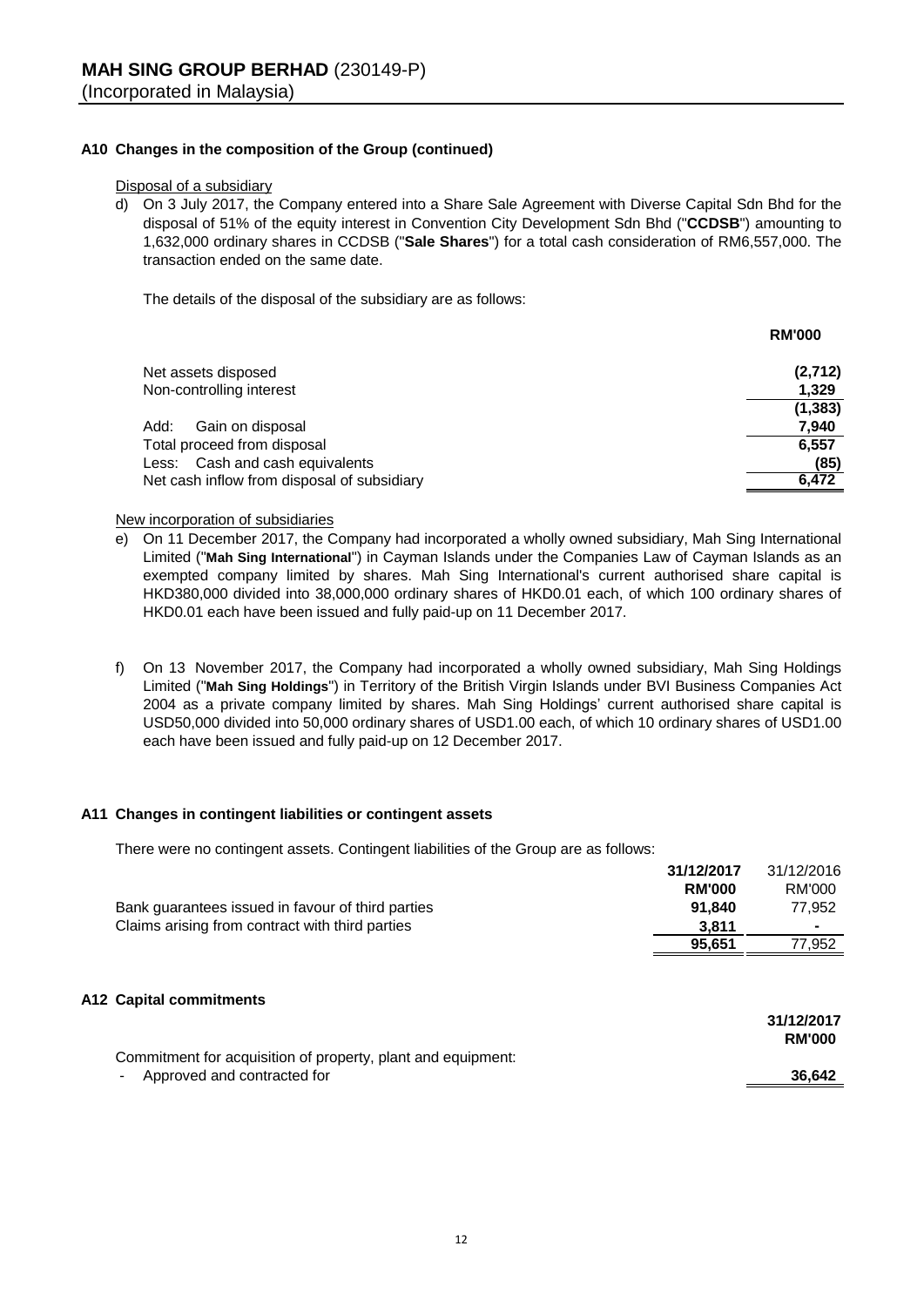# **A13 Operating lease commitments**

# **As Lessee - for the lease of commercial and residential buildings**

The future operating lease commitments for rental of commercial and residential buildings (net of lease rental receivables from sublease) contracted for as at reporting date are as follows:

|                         | Lease rental payables |               | Lease rental receivables             |               | <b>Net</b>    |               |
|-------------------------|-----------------------|---------------|--------------------------------------|---------------|---------------|---------------|
|                         | 31/12/2017            | 31/12/2016    | 31/12/2017                           | 31/12/2016    | 31/12/2017    | 31/12/2016    |
|                         | <b>RM'000</b>         | <b>RM'000</b> | <b>RM'000</b>                        | <b>RM'000</b> | <b>RM'000</b> | <b>RM'000</b> |
| Commercial properties:  |                       |               |                                      |               |               |               |
| Less than one year      | 3,677                 | 7,164         | (487)                                | (1,002)       | 3,190         | 6,162         |
| One to two years        | 595                   | 3,135         | (428)                                | (1, 313)      | 167           | 1,822         |
|                         | 4,272                 | 10,299        | (915)                                | (2,315)       | 3,357         | 7,984         |
| Residential properties: |                       |               |                                      |               |               |               |
| Less than one year      | 3                     | 2,801         |                                      | (310)         | 3             | 2,491         |
| One to two years        | ۰                     | 3             | ۰                                    |               |               | 3             |
|                         | 3                     | 2,804         |                                      | (310)         | 3             | 2,494         |
|                         |                       |               |                                      |               |               |               |
|                         | 4,275                 | 13,103        | (915)                                | (2,625)       | 3,360         | 10,478        |
|                         |                       |               |                                      |               |               |               |
|                         |                       |               | Provision for future operating lease |               | (3, 360)      | (10, 478)     |

During the financial year, the Group has recognised in profit or loss leaseback rental and provision for future lease commitments amounting to a total of RM1.69 million (2016: RM1.17 million) and rental income from sublease amounting to RM0.2 million (2016: RM0.2 million).

 *-* -<sup>1</sup> -<sup>1</sup> -<sup>1</sup> -<sup>1</sup>

#### **As Lessee - for the lease of premises and motor vehicles**

**Lease rental payables** The future minimum lease commitment for rental of premises and motor vehicles under non-cancellable operating leases as at reporting date are as follow:-

|                               | Lease Terital payables |
|-------------------------------|------------------------|
|                               | 31/12/2017             |
|                               | <b>RM'000</b>          |
| Less than one year            | 2.477                  |
| One year to less than 3 years | 1,087                  |
|                               | 3.564                  |

#### **As Lessor - for the lease of investment properties and commercial properties**

The Group leases out its investment properties and commercial properties. The future minimum lease receivables under non-cancellable leases is as follow:-

|                               | Lease rental receivables |
|-------------------------------|--------------------------|
|                               | 31/12/2017               |
|                               | <b>RM'000</b>            |
| Less than one year            | 4.485                    |
| One year to less than 3 years | 1,887                    |
|                               | 6.372                    |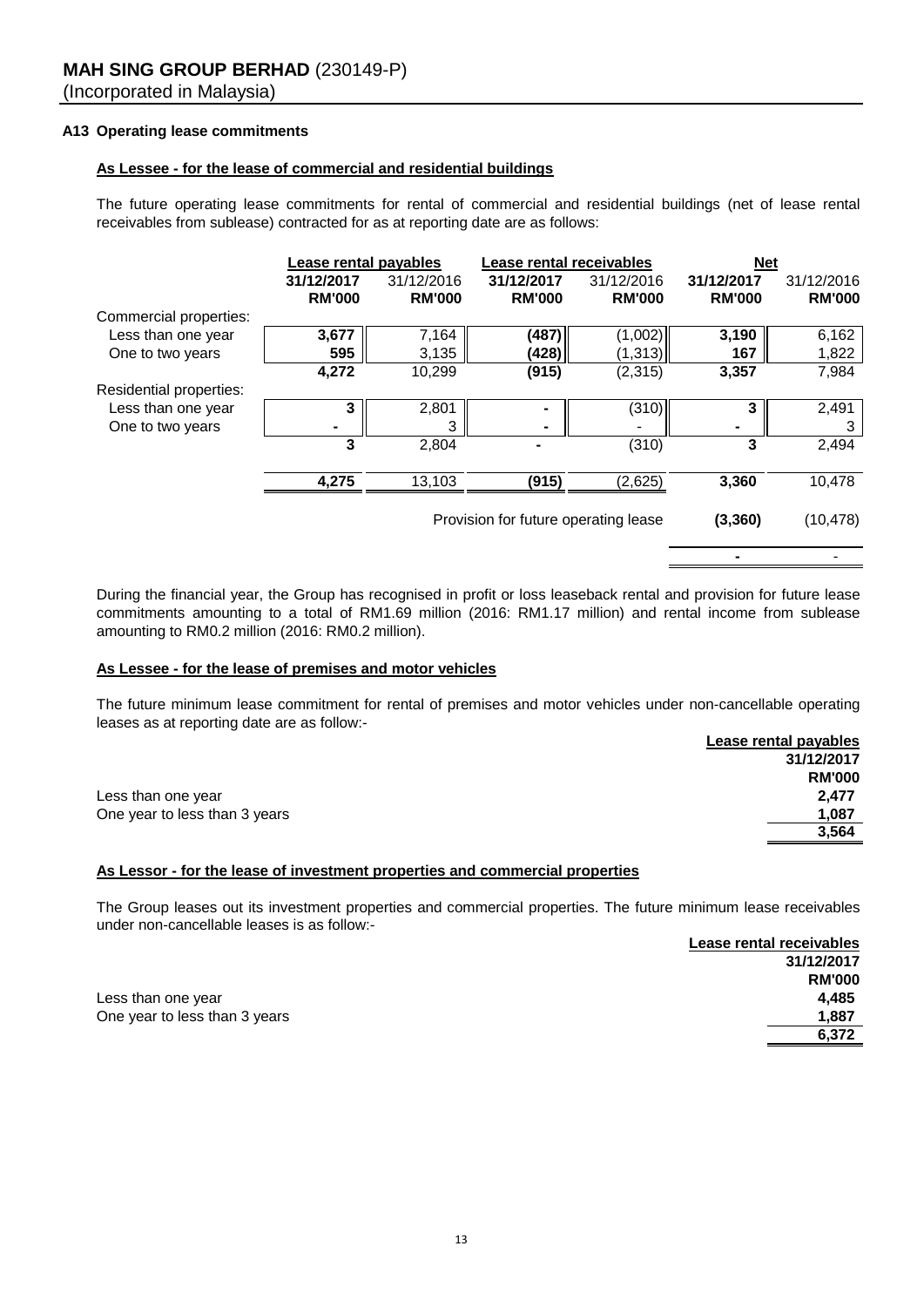#### **B Explanatory notes pursuant to Appendix 9B of the Listing Requirements of Bursa Malaysia Securities Berhad**

#### **B1 Review of Group performance**

The Group posted net profit of approximately RM361.9 million on the back of revenue of approximately RM2.9 billion for the year ended 31 December 2017. This represented a slight increase in net profit despite a 1.4% decline in revenue compared to the previous financial year. On a quarterly basis, the Group recorded net profit of approximately RM88.8 million and revenue of approximately RM760.8 million. This represents a 3.7% and 2.5% improvement in net profit and revenue respectively as compared to the same quarter in previous financial year.

As at 31 December 2017, the Group is in net cash position.

#### **Property development**

For the year ended 31 December 2017, revenue from property development was approximately RM2.6 billion and operating profit was approximately RM432.3 million. The operating profit decreased by 8.1% mainly due to higher administrative and other expenses during the current financial year. The revenue decreased by 2.8% as certain development phases within the Southville City project were at tail end.

The development projects which contributed to the Group's results in Greater KL and Klang Valley included *Southville City* in KL South, *Lakeville Residence* in Jalan Kuching, *D'sara Sentral* in Sungai Buloh, *M Residence* and *M* **Residence 2** in Rawang, *M City* in Jalan Ampang, *Icon City* in Petaling Jaya, *Garden Residence* , *Clover@Garden Residence* and *Garden Plaza* in Cyberjaya, *Kinrara Residence* in Puchong, *Icon Residence* in Mont' Kiara and *Star Avenue* in Sungai Buloh. Projects in Penang Island i.e. *Southbay City , Legenda@Southbay* and *Ferringhi Residence* , and projects in Iskandar, Johor Bahru i.e. *The Meridin@Medini* , *Meridin East* , *Sierra Perdana* , *Mah Sing i-Parc@Tanjung Pelepas* and *Austin Perdana* as well as *Sutera Avenue* in Kota Kinabalu, Sabah also contributed.

#### **Plastics**

The plastics segment continued to contribute positively to Group performance. Revenue grew by 14.2% from approximately RM259.4 million to RM296.2 million however operating profits decreased by 3.6% from RM15.9 million to RM15.3 million as a result of higher administrative expenses and selling and marketing expenses.

#### **Investment holding & Others**

Revenue for the segment comprise mainly interest income from the deposit of funds and the trading of building materials. The gain of RM7.9 million from the disposal of a subsidiary has been included in the operating profit.

#### **B2 Material change in quarterly results compared with the immediate preceding quarter**

There was no major fluctuation in the Group's current quarter profit before tax of approximately RM113.1 million compared to the immediate preceding quarter of approximately RM118.6 million.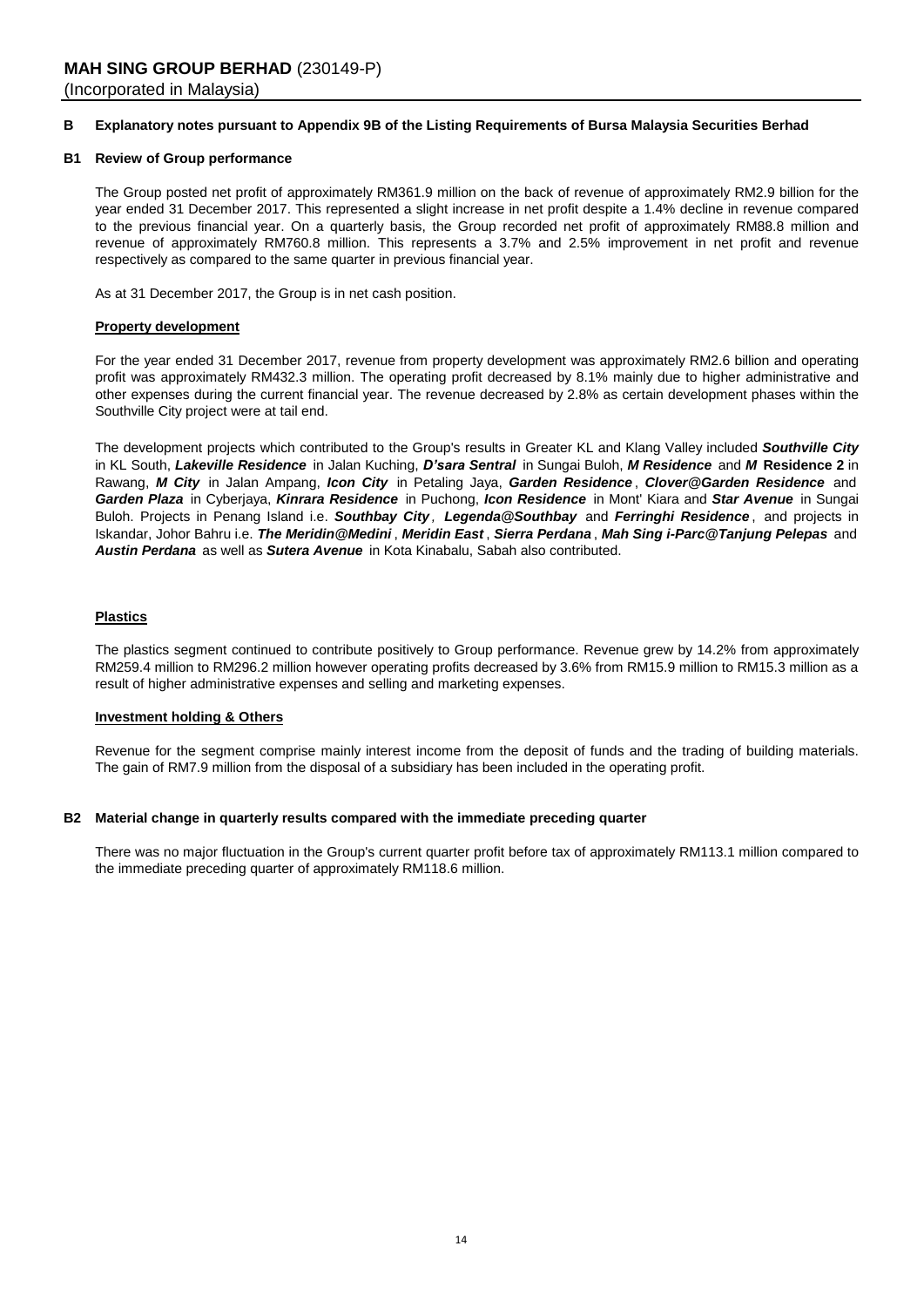#### **B3 Prospects for the next financial year**

To further echo the government's effort to increase home ownership and as part of the Group's business plan, the Group has recently pioneered a campaign aptly named "Reinvent Affordability" that aims to reinvent what it means to be affordable by providing affordable homes which comes with good product specifications and in strategic locations that are near to public transport infrastructure and at a price point that many can afford. Notable preview/launches of these affordable homes include M Vertica in Cheras (from RM450,800) and M Centura in Sentul (from RM328,000), both Kuala Lumpur projects, Penang island's M Vista (from RM345,800) and phase 2 of Fern link homes in Meridin East, Johor (from RM410,550). Spurred by strong take up of these affordable homes, 74% of 2018 minimum RM1.8 billion sales target are on products priced below RM500,000.

With disciplined financial management and a healthy balance sheet, the Group is in a good position to lock in more land and /or to explore on joint ventures with focus on affordable housing projects within the Klang Valley.

Supported by young demographics, growing population and low unemployment rates, the mid and near term prospects for basic housing demand are expected to be healthy whilst the longer term prospects are expected to be positive in line with improving economic fundamentals of the Malaysian economy pursuant to positive government policies and measures to promote growth and stability.

#### **B4 Profit forecast**

Not applicable as the Group has not issued profit forecast or profit guarantee in a public document.

#### **B5 Income tax expense**

|                                                    | 3 months ended |            | Year ended    |            |
|----------------------------------------------------|----------------|------------|---------------|------------|
|                                                    | 31/12/2017     | 31/12/2016 | 31/12/2017    | 31/12/2016 |
|                                                    | <b>RM'000</b>  | RM'000     | <b>RM'000</b> | RM'000     |
| Estimated income tax payable:                      |                |            |               |            |
| Current financial year                             | 43.972         | 36.775     | 139.944       | 143,735    |
| Under/(Over) provision of income tax in prior year | 19             | 4          | (1, 124)      | (6,093)    |
|                                                    | 43.991         | 36.779     | 138,820       | 137,642    |
| Deferred tax                                       | (18,325)       | (9,329)    | (25, 698)     | (15, 015)  |
|                                                    | 25.666         | 27.450     | 113.122       | 122.627    |

The Group's overall effective tax rate for the current financial year was closely in line with the statutory tax rate of 24%. However, the effective tax rate for current quarter was lower than the statutory tax rate mainly due to a reduction in the income tax rate, affecting certain companies based on the percentage of increase in chargeable income as compared to the corresponding quarter in the preceding year of assesment.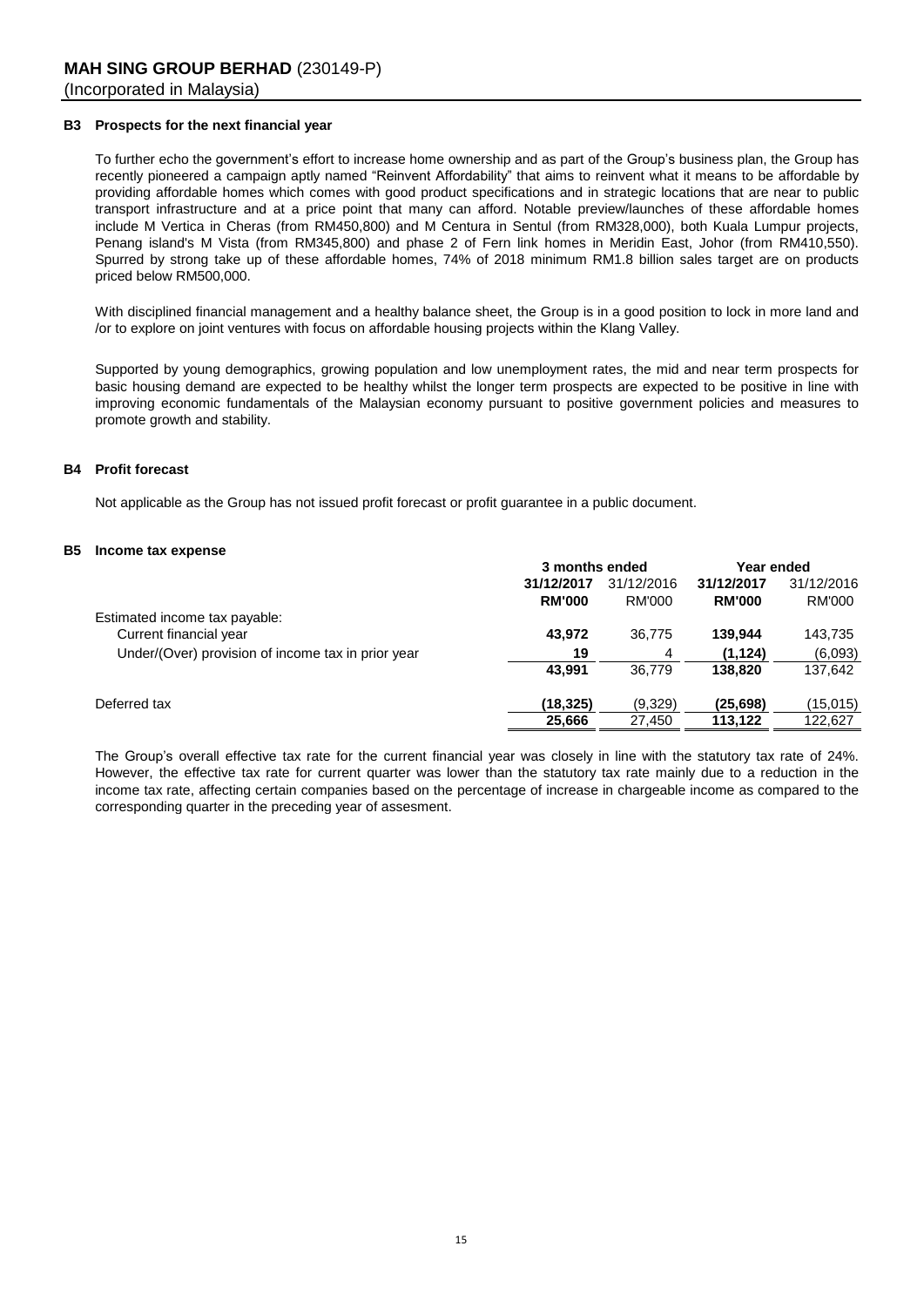#### **B6 Status of corporate proposals**

The following corporate proposals as announced by the Company have not been completed as at 21 February 2018 (being the latest practicable date which is not earlier than 7 days from the date of issuance of this Interim Financial Report):

1) On 5 July 2010, the Company's wholly-owned subsidiary, Grand Prestige Development Sdn Bhd ("**Grand Prestige**") entered into a Joint Venture Agreement ("**JVA**") with Medan Damai Sdn Bhd ("**Medan Damai**") for the joint development of a piece of residential land in Mukim Petaling, Daerah Petaling, Negeri Selangor Darul Ehsan with a total gross area of approximately 13.2 acres (net aggregate area of 7.59 acres) ("**Kinrara Land**"). Under the terms of the JVA, Medan Damai shall grant Grand Prestige the exclusive rights to continue with the sales and development of the Kinrara Land in return for an entitlement sum of RM35,403,863.85.

The JVA is pending fulfilment by Medan Damai of certain obligations pertaining to the development components.

2) On 26 March 2012, the Company's wholly-owned subsidiary, Capitol Avenue Development Sdn Bhd ("**Capitol Avenue**") entered into a Joint Development Agreement ("**JDA**") with Paduan Hebat Sdn Bhd ("**Paduan Hebat**") for the proposed joint development of a parcel of prime leasehold commercial land measuring approximately 4.26 acres in Kota Kinabalu, Negeri Sabah **("KK Land")**. Under the terms of the JDA, Paduan Hebat agreed with Capitol Avenue to jointly develop the KK Land for an entitlement of RM39 million. RM25 million of the entitlement for the KK Land shall be satisfied by way of cash and the remaining balance shall be settled by way of conveyance of such number of unit(s) which shall be developed on the KK Land with total value equivalent to RM14 million or such other lesser sum as may be adjusted in accordance with the provisions of the JDA.

On 4 December 2012, all Paduan Hebat's obligations have been fully performed pursuant to the JDA. The development of KK Land has commenced in December 2013.

3) On 18 December 2015, the Company's wholly-owned subsidiary, Mont Meridian Development Sdn Bhd entered into a Sale Shares Agreement with several parties to acquire the entire issued and paid-up share capital of VIP Sanctuary Sdn Bhd ("**VIP**"), for a cash consideration of RM60,000. The proposed acquisition of VIP is an innovative way for the Company to raise more funds for the Mah Sing Foundation.

The acquisition is currently pending fulfillment of the conditions precedent in the Sale Shares Agreement.

4) On 3 July 2017, the Company's wholly-owned subsidiary, Nature Legend Development Sdn Bhd entered into a Share Sale Agreement ("**SSA**") with Hazreeq Putra Bin Hasman and Maslinda Binti Othman to acquire 500,000 ordinary shares ("**Sale Shares**") in Cordova Land Sdn Bhd ("**Cordova**"), representing the entire equity interest in Cordova for a purchase consideration of RM156,349,900. By a letter dated 22 June 2017 from Datuk Bandar Kuala Lumpur ("**Datuk Bandar**") to Cordova, Datuk Bandar had accepted the offer by Cordova to purchase approximately 11.233 acres of prime land in Cheras ("**Cheras Land**"), for a purchase consideration of RM82,127,356 ("**Land Consideration**") and subject to the terms and conditions of the letter.

Following from this, on 30 August 2017, Cordova signed a Sale and Purchase Agreeement ("**SPA**") with Datuk Bandar to purchase the Cheras Land at the Land Consideration ("**Proposed Land Acquisition**"). On the same day, Nature Legend Development Sdn Bhd had also entered into a Supplemental Agreement in relation to the acquisition of the Sale Shares in Cordova to add on, amend and vary certain terms and conditions of the SSA.

On 14 February 2018, the Proposed Land Acquisition has been completed.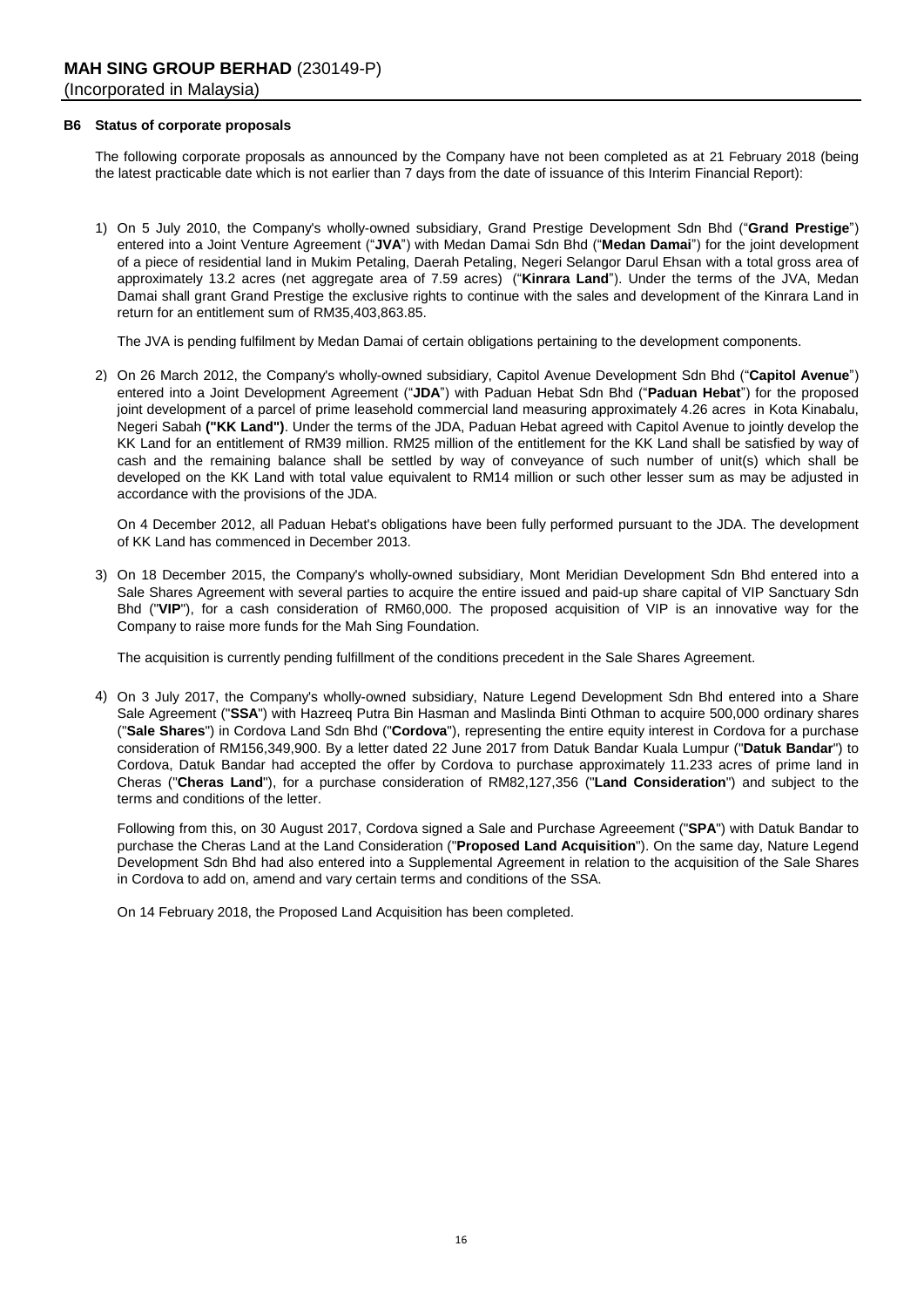# **B7 Group borrowings**

Total group borrowings as at 31 December 2017 were as follows:

| (Denominated in)                | <b>Secured</b><br><b>RM'000</b><br>(RM) | <b>Secured</b><br><b>RM'000</b><br>(Indonesian<br><b>Rupiah</b> ) | <b>Secured</b><br><b>RM'000</b><br>(USD) | <b>Total</b><br><b>RM'000</b> |
|---------------------------------|-----------------------------------------|-------------------------------------------------------------------|------------------------------------------|-------------------------------|
| Term loans payable              |                                         |                                                                   |                                          |                               |
| - within 12 months              | 111,190                                 | 2,227                                                             |                                          | 113,417                       |
| - after 12 months               | 633,582                                 | 4,454                                                             |                                          | 638,036                       |
|                                 | 744,772                                 | 6,681                                                             |                                          | 751,453                       |
| Short term borrowings           | 25,000                                  | 3,874                                                             |                                          | 28,874                        |
| <b>Bank overdrafts</b>          |                                         | 1,105                                                             |                                          | 1,105                         |
| Finance lease and hire purchase |                                         |                                                                   |                                          |                               |
| - within 12 months              | 925                                     | 705                                                               |                                          | 1,630                         |
| - after 12 months               | 1,416                                   | ۰                                                                 |                                          | 1,416                         |
|                                 | 2,341                                   | 705                                                               |                                          | 3,046                         |
| Total                           | 772,113                                 | 12,365                                                            |                                          | 784.478                       |

#### **B8 Material litigation**

The Group is not engaged in any material litigation as at 21 February 2018, being the latest practicable date which is not earlier than 7 days from the date of issuance of this Interim Financial Report.

# **B9 Derivatives financial instrument**

As at 31 December 2017, there were no outstanding foreign currency forward contracts.

# **B10 Additional disclosures pursuant to para 16, Part A, Appendix 9B of Bursa Malaysia Securities Berhad Listing Requirements**

|                                                              | 3 months      | Year          |
|--------------------------------------------------------------|---------------|---------------|
|                                                              | ended         | ended         |
|                                                              | 31/12/2017    | 31/12/2017    |
|                                                              | <b>RM'000</b> | <b>RM'000</b> |
| Depreciation and amortisation                                | (5,786)       | (20, 499)     |
| Impairment of intangible assets                              | 161           | (20)          |
| Gain/(Loss) on redemption of investment in short term funds  | 22            | (176)         |
| Net foreign exchange loss                                    | (583)         | (821)         |
| Reversal of allowance for doubtful debts - trade receivables | 86            | 265           |
| Impairment/Write down of inventories                         | (1,616)       | (1, 576)      |
| Gain on disposal of a subsidiary                             |               | 7,940         |

Other than the items above which have been included in profit or loss, there were no impairment of assets or exceptional items which may have an effect on the results for the current financial year ended 31 December 2017.

#### **B11 Dividend proposed**

- i) The Board of Directors has proposed first and final single-tier dividend of 6.5 sen per ordinary share (2016: 6.5 sen per ordinary share) in respect of the financial year ended 31 December 2017, which is subject to the approval of the shareholders of the Company at the forthcoming Annual General Meeting.
- ii) The date payable of the dividend will be determined at a later date.
- iii) In respect of deposited securities, entitlement to dividends will be determined on the basis of the record of depositors as at a date to be determined later.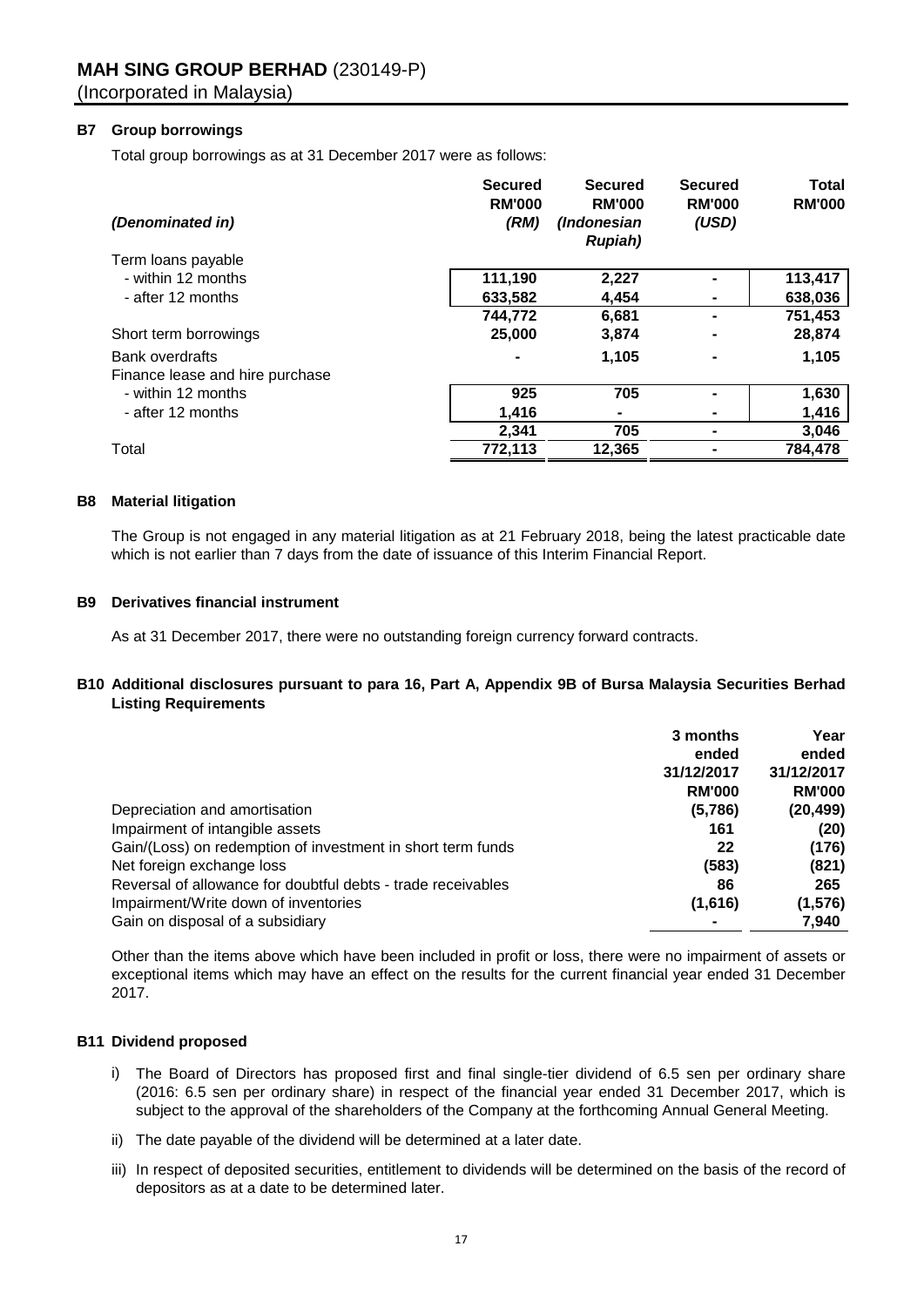# **B12 Earnings per share ("EPS")**

# **(a) Basic EPS**

The basic earnings per share has been calculated by dividing the Group's net profit attributable to ordinary equity holders for the financial year by the weighted average number of ordinary shares in issue.

|                                                                             | 3 months ended |            | Year ended |            |
|-----------------------------------------------------------------------------|----------------|------------|------------|------------|
|                                                                             | 31/12/2017     | 31/12/2016 | 31/12/2017 | 31/12/2016 |
| Net profit for the year (RM'000)<br>Distribution paid to holders of         | 88,775         | 85,612     | 361,895    | 361,357    |
| - Perpetual Sukuk (RM'000)                                                  |                |            | (36, 620)  | (36, 821)  |
| - Perpetual Securities (RM'000)                                             | (22, 486)      |            | (22, 486)  |            |
| Net profit for the year attributable to<br>ordinary equity holders (RM'000) | 66,289         | 85,612     | 302,789    | 324,536    |
| Weighted average number of ordinary<br>shares in issue ('000)               | 2,422,682      | 2.409.422  | 2,413,637  | 2.409.419  |
| Basic EPS (sen)                                                             | 2.74           | 3.55       | 12.54      | 13.47      |

# **(b) Diluted EPS**

The diluted earnings per share has been calculated by dividing the Group's net profit attributable to ordinary equity holders for the financial year by the weighted average number of ordinary shares that would have been in issue assuming full exercise of the remaining warrants, adjusted for the number of such ordinary shares that would have been issued at fair value.

|                                                                                           | 3 months ended |            | Year ended |            |  |
|-------------------------------------------------------------------------------------------|----------------|------------|------------|------------|--|
|                                                                                           | 31/12/2017     | 31/12/2016 | 31/12/2017 | 31/12/2016 |  |
| Net profit for the year attributable to ordinary<br>equity holders (RM'000)               | 66,289         | 85,612     | 302,789    | 324,536    |  |
| Weighted average number of ordinary<br>shares in issue ('000)                             | 2,422,682      | 2,409,422  | 2,413,637  | 2,409,419  |  |
| Weighted average number of ordinary<br>shares deemed issued at no<br>consideration ('000) |                |            |            |            |  |
| - Warrants B                                                                              | 7.283          |            | 8.913      | 2,341      |  |
| - Warrants C $(1)$                                                                        | n/a            | n/a        | n/a        | n/a        |  |
| Adjusted weighted average number of                                                       |                |            |            |            |  |
| ordinary shares ('000)                                                                    | 2,429,965      | 2,409,422  | 2,422,550  | 2,411,760  |  |
| Diluted EPS (sen)                                                                         | 2.73           | 3.55       | 12.50      | 13.46      |  |

 $'1$  The effects of potential ordinary shares arising from the exercise of Warrants C is anti-dilutive and accordingly is excluded from the Diluted EPS computation above.